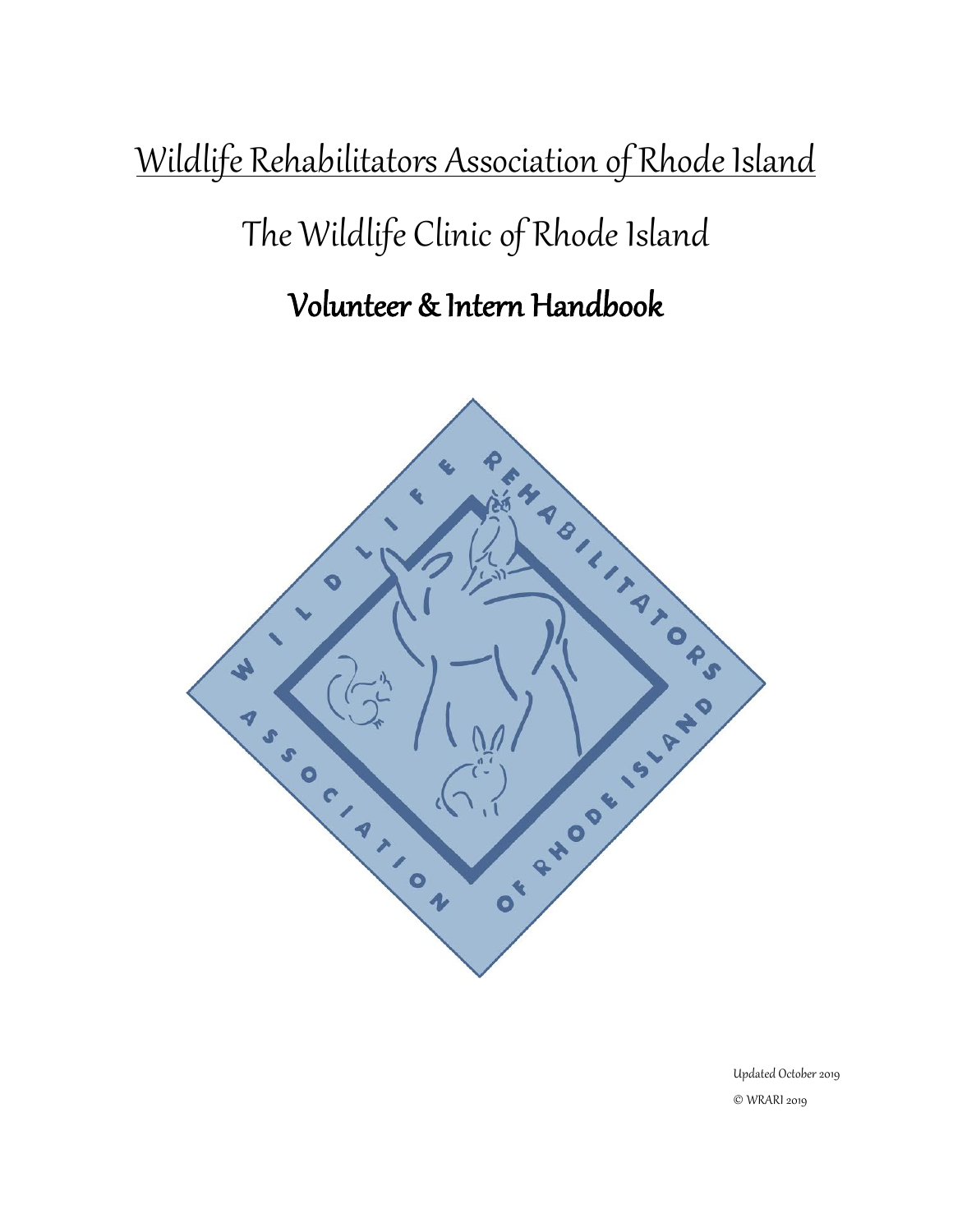# Table of Contents

# Welcome to WRARI and The Wildlife Clinic

- 1. Welcome Message
- 2. History, Mission & Goals
- 3. Contact Information & Schedule

# Governing Lawsand Regulations

- 1. Federal Laws
- 2. State Regulations
- 3. Licensing Requirements

# WRARI & The Wildlife Clinic Policies

# Volunteer & Intern Duties and Responsibilities

# The Wildlife Clinic of Rhode Island

- 1. Operations Overview
- 2. Procedures

# Special Topics in Wildlife Rehabilitation

- 1. Safety and Proper Animal Restraint
- 2. Stress
- 3. Capture Myopathy
- 4. Rehabilitation of Injured and Orphaned Animals at the Clinic
- 5. Euthanasia

# Closing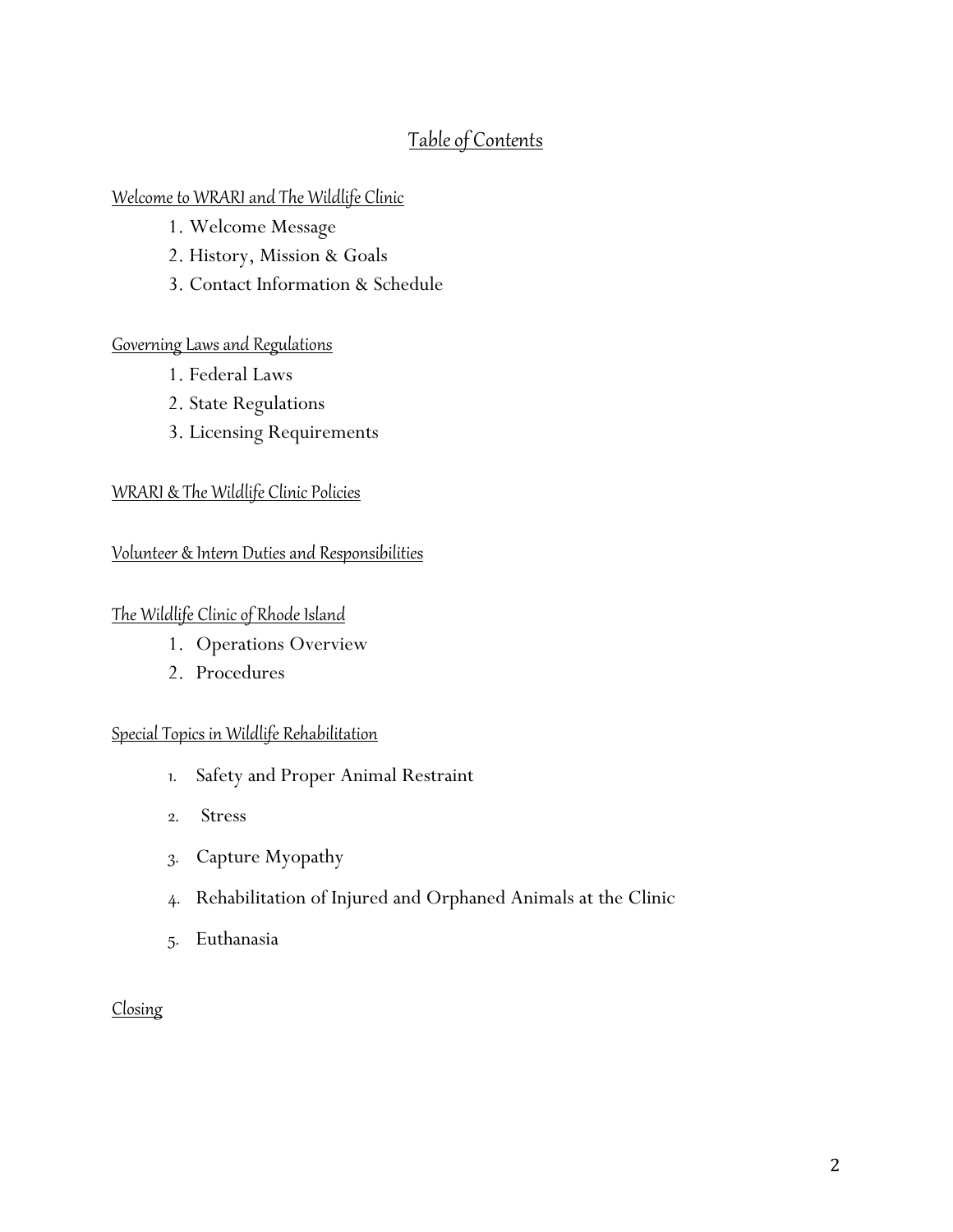# Welcome to WRARI and The Wildlife Clinic

## **Welcome!**

WRARI and The Wildlife Clinic would like to welcome you to be an integral part of the Wildlife Clinic's daily operation and a partner in helping WRARI succeed in saving wild lives. You will make a significant difference for wildlife and have a positive impact on your community and our environment. No matter what role you play, you will be an essential part of this organization's growth and purpose.

Regardless of the position you have accepted, your decision to participate must be made with the full understanding of the commitment and responsibility it demands, as well as the risks associated with working with and around wild animals. This manual has been prepared for you as a reference guide. It contains information regarding our policies & procedures, the duties you may perform, and how to perform your duties safely and effectively. Please read it carefully so you will be well equipped to become part of the team that provides quality care to the animals at the clinic.

Wildlife Rehabilitation is a serious profession. There are strict laws and regulations that govern how we handle and care for wild animals. Caring for wildlife is not something intuitive, it is a learned profession; if you do not know what to do, seek assistance instead of guessing or acting without guidance. *WRARI, in keeping with state and federal regulation, requires that you must be sufficiently trained and licensed to hold a position at the Wildlife Clinic.* The rules we establish at WRARI are there for the benefit of the wild animals that depend on us for their second chance and subsequent long-term survival. *It is important to always keep in mind the best interest of the animals you are here to help. Frequently we are called upon to make hard life and death decisions for the good of individual wild patients. We often need to examine if what we are doing is what is best for the animal, or more for our own emotional benefit.*

The Wildlife Clinic is not a zoo and is not open to the public, although the public is welcome to bring injured or orphaned animals to us. It is essential that our wild patients, once admitted, are not exposed to humans any more than necessary, as this can cause unnecessary stress that may impede their recovery and even cause death. As Wildlife care-givers, you will be expected to respect the nature and needs of our wild patients in order to minimize their stress and maximize the possibility of healing and recovery.

Please read and understand WRARI's mission and goals to ensure that this is an organization in which you wish to play a role.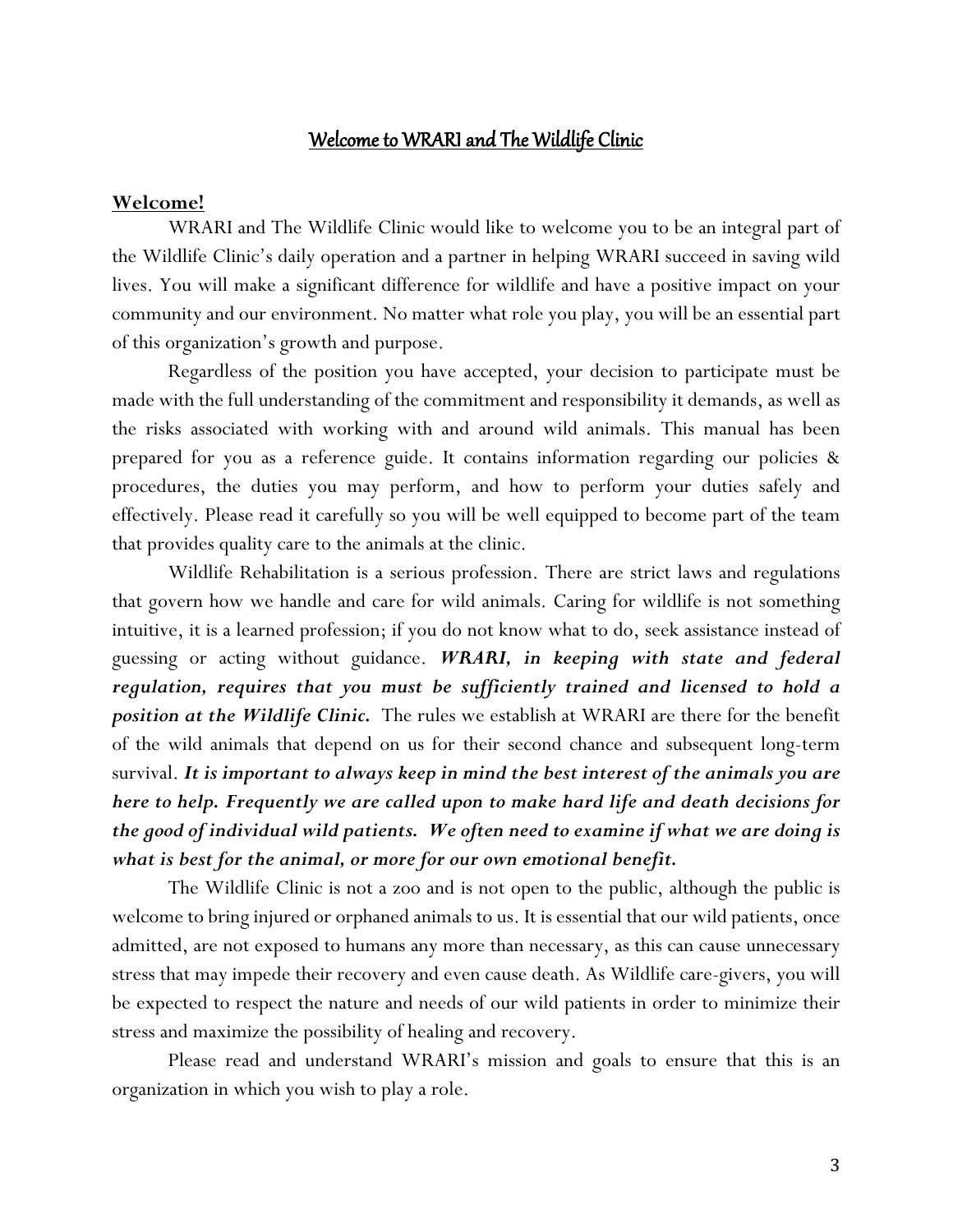# **WRARI History, Mission and Goals**

The Wildlife Rehabilitators Association of Rhode Island (WRARI) is a 501(c)(3) nonprofit organization that provides medical care to and aids in the rehabilitation of all species of injured and orphaned wild animals within the state of Rhode Island. WRARI operates and oversees The Wildlife Clinic of Rhode Island, the only clinic of its kind able to legally handle all wild species in Rhode Island, and undertakes the ongoing training and support of most of the state's licensed rehabilitators and sub-permittees.

WRARI was formed in 1993 for the purpose of providing education for and fostering communication among the wildlife rehabilitation community and the public in Rhode Island. WRARI assists established rehabilitators in learning more about the captive care of wild animals while also providing training for people who wish to become rehabilitators. In addition, we are presently developing educational programs for the public with a focus on helping to create an increased awareness of the needs of wildlife in our state. With the support of our community, animal enthusiasts and concerned citizens, WRARI also raises necessary funds in order to help purchase supplies and services for rehabilitators such as milk replacers for orphan mammals, worms for birds, other food supplies, pharmaceuticals and medical supplies, as well as provide veterinary care.

WRARI works hard to provide the best in rehabilitative care and treatment to Rhode Island's most priceless natural resource – its wildlife. We welcome you to join us in this mission.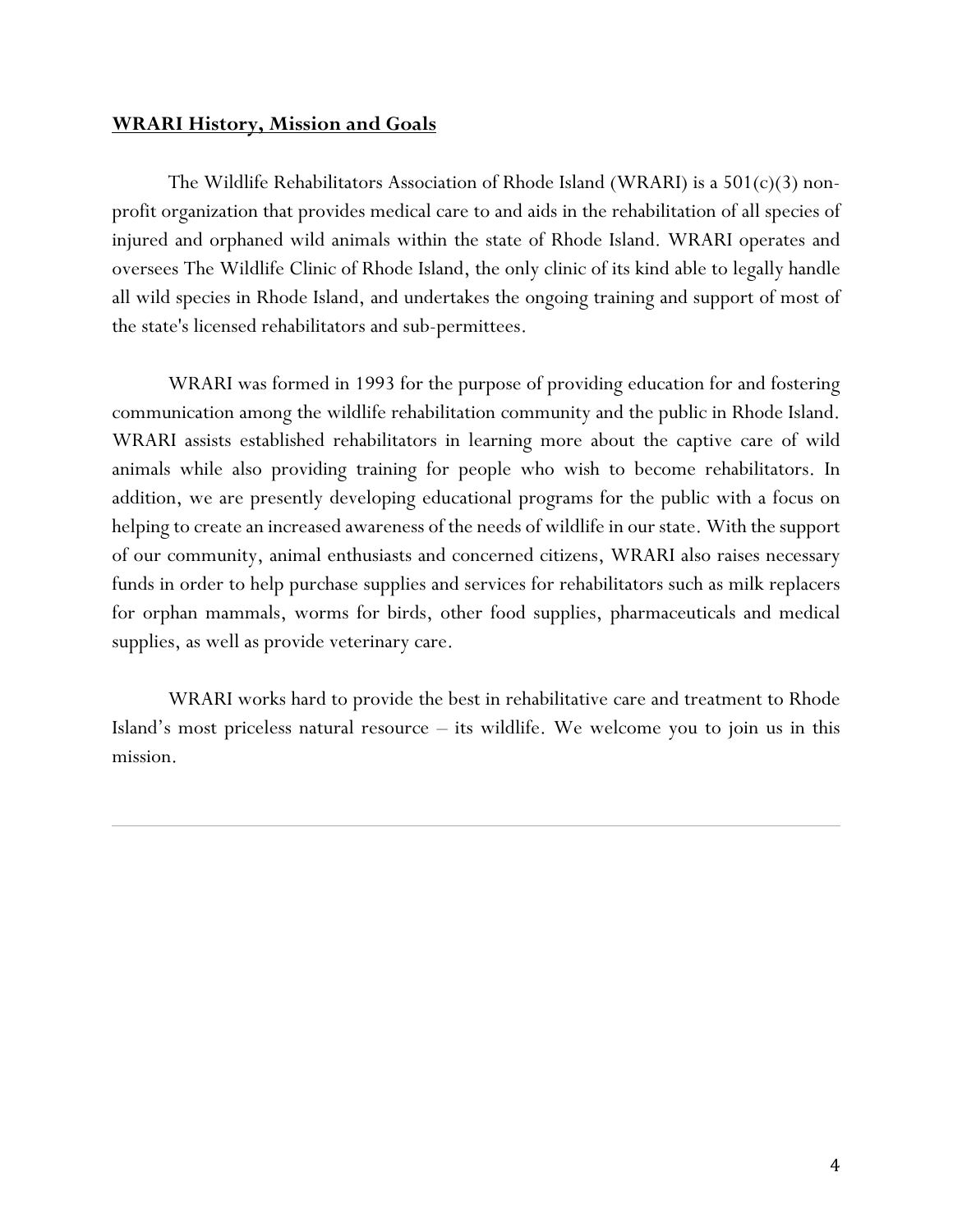# **WRARI Contact Information**

The Wildlife Clinic of Rhode Island *Office:* 401.294.6363 2865 Tower Hill Road *Email*: RIwildliferehab@gmail.com Saunderstown RI 02874 *Website:* RIwildliferehab.org

Kristin V. Fletcher *Home:* 401.293.5505 / WRARI – Executive Director *Cell:* 401.465.2460

Chi Y. Chan, DVM *Cell:* 401.368.9853

Arianna Mouradjian *Cell:* 401.450.9550

Meredith Bird, DVM *Office*: 401.294.9518 Veterinary Services of Wickford

*Email:* kflet99502@aol.com

WRARI – Veterinarian *Email:* mypoquitacat@gmail.com

WRARI – Operations *Email:* arianna.mouradjian@gmail.com

## Other Important Numbers

| R.I. D.E.M. Enforcement                                                                   | Dispatch: 401.222.3070 |
|-------------------------------------------------------------------------------------------|------------------------|
| Ocean State Veterinary Specialists                                                        | Hospital: 401.886.6787 |
| R.I. D.E.M. Great Swamp Field Headquarters<br>277 Great Neck Road, West Kingston RI 02829 | Office: 401.789.7481   |
| Diane Brady (State Health Department)                                                     | Office: 401.222.7906   |

Rabies testing reporting *Fax*: 401.222.2477

# **Wildlife Clinic Hours and Holiday Schedule**

# **Hours of Operation:** Monday – Friday: 9:00am – 5:00pm (season); 9:00am – 4:00pm (off season)

# Saturday: 9:00am – 2:00pm (season); 9:00am – 1:00pm (off season) Sunday: 9:00am – 2:00pm (season); 9:00am – noon (off season)

**Season:** March 1 to October 31 of each year **Off-season:** November 1 to February 28 of each year

### **Holidays:**

| Easter    | Memorial Day     | July 4 | New Year's Day                                 |
|-----------|------------------|--------|------------------------------------------------|
| Labor Day | Thanksgiving Day |        | Christmas Day (Christmas Eve 9:00am to 1:00pm) |

The clinic is closed to the public on holidays, but there will always be a minimum of one employee on staff to provide care to the animals on site.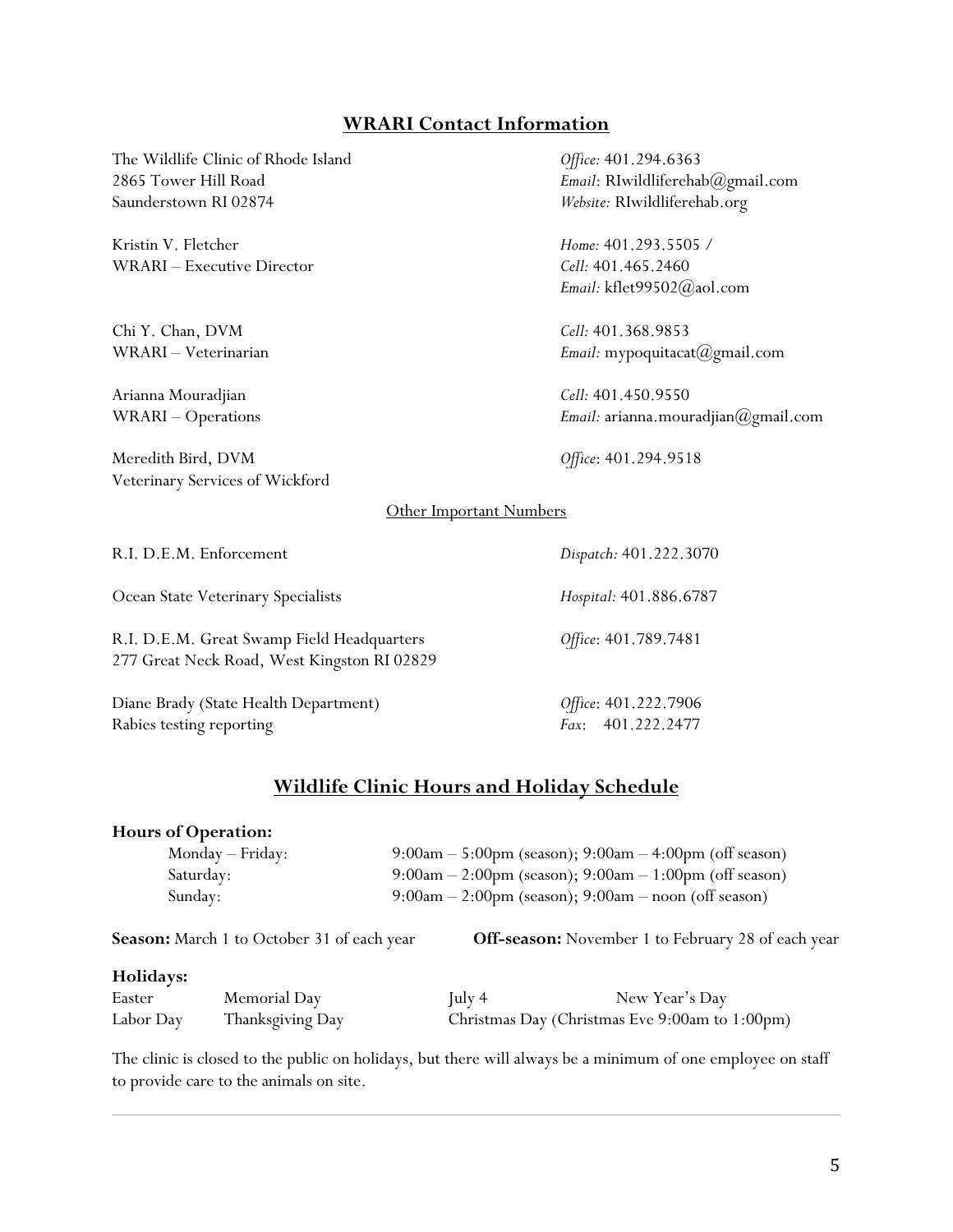# Governing Laws and Regulations

# **Federal Laws**

## **Endangered Species Act of 1973 (16 U.S.C 1531-1544).**

The Endangered Species Act (ESA) was enacted in order to provide a mechanism through which programs could be developed by the federal government for the conservation of threatened and endangered plants and animals and the habitats in which they are found. The ESA prohibits any action by any person that causes a "taking" of any listed species and generally prohibits the interstate and foreign trade of listed species. It further prohibits the import or export of listed species for the purpose of commerce or trade.

The ESA does not prohibit the transport of an endangered species for the purpose of transporting it to a licensed rehabilitator. It is important to note however, that most states, including Rhode Island, prohibit the transport of animals (in general) across state lines. Additionally, animals listed under the ESA require additional reporting requirements.

### Migratory Bird Treaty Act<sup>1</sup> (16 U.S.C. 703-712).

The provisions of the Migratory Bird Treaty Act (MBTA) generally provide that it is unlawful to "take" a species protected under the Act. A "taking" is defined in part as: pursue, take, capture, attempt to pursue, take, or capture, transport, or carry any of the species of birds protected under its provisions. The protections extend to the actual bird, any part, nest or egg of any such bird, or any product composed in whole or in part of any such bird. In general, the species of birds protected include only those native to the United States and do not include invasive or imported species. It is a federal crime to knowingly or unknowingly violate the provisions of the Act, and such violations include raising wild baby birds as pets or with the intent to release them, destroying nests or disturbing nesting birds, or collecting feathers, nests or eggs. The MBTA does however, provide for a permitting process, which allows individuals to transport and rehabilitate wild birds.

Individuals and Facilities seeking to rehabilitate birds must, pursuant to the MBTA, apply for a federal permit to do so. Additionally, those seeking to transport any birds protected under this Act also need a federal permit in order to do so. WRARI holds both state and federal permits for the rehabilitation of migratory birds.

### **Bald and Golden Eagle Protection Act (16 U.S.C. 668-668c).**

 

The Bald and Golden Eagle Protection Act (BGEPA) essentially tracks the language of the MBTA, making the same actions unlawful, and applies it specifically to Bald and Golden Eagles, which are also protected under the MBTA. It appears that a permit allowing an individual to transport birds protected by the MBTA suffices to allow the transport of Bald and Golden Eagles pursuant to the BGEPA.

Individuals and facilities seeking to rehabilitate Bald and Golden Eagles must obtain special permits pursuant to the BGEPA in order to do so. At present, WRARI does not hold permits for the rehabilitation of

<sup>1</sup> The U.S. Fish and Wildlife Service has promulgated a complete list of protected species. That list can be found on the U.S.F.W.S website:http://www.fws.gov/migratorybirds/RegulationsPolicies/mbta/mbtandx.html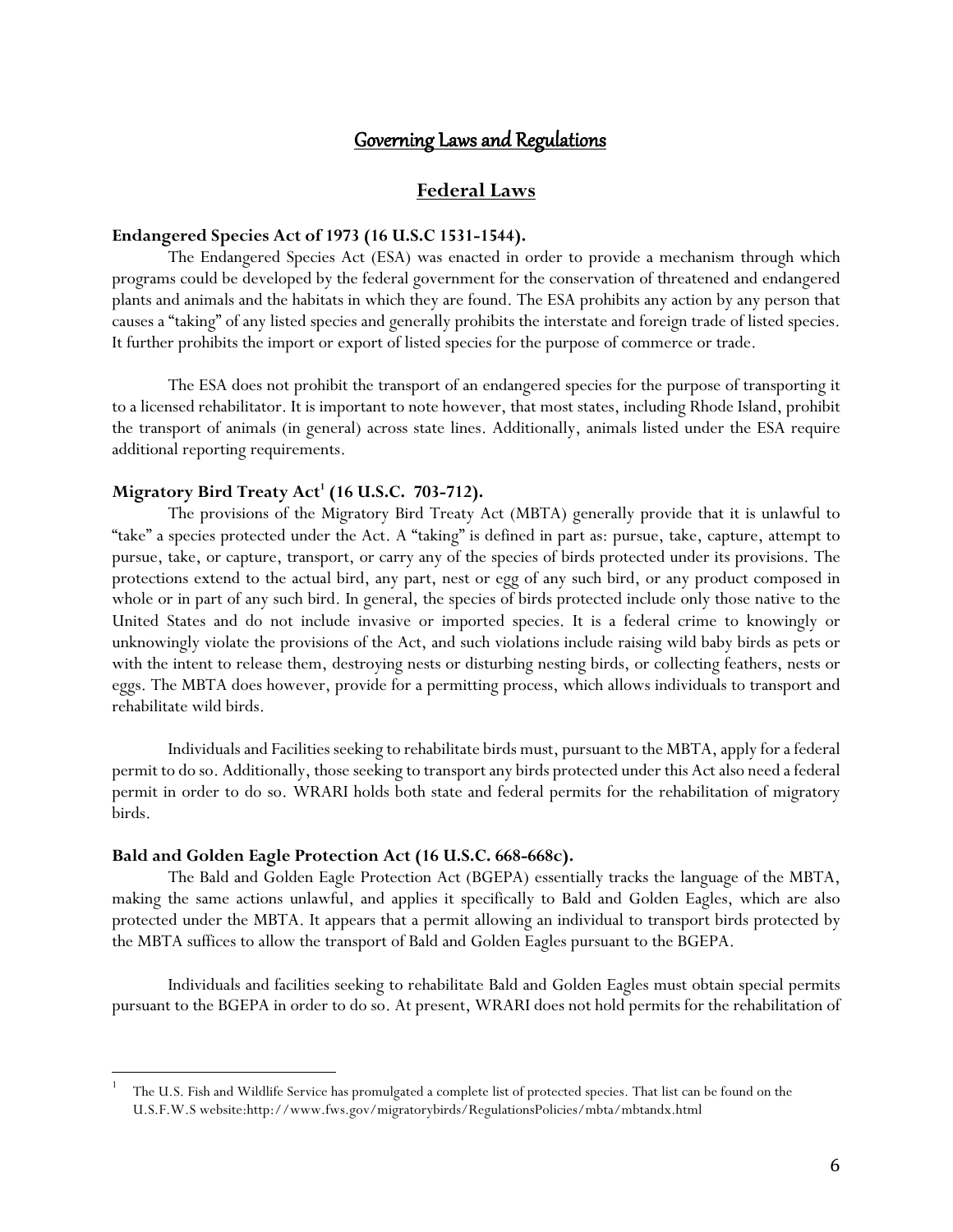Bald and Golden Eagles. WRARI may provide temporary, stabilizing care to said species, but animals must be transferred upon stabilization to a properly licensed facility.

#### Marine Mammal Protection Act<sup>2</sup> (16 U.S.C 1361-1407).

The Marine Mammals Protection Act (MMPA) also tracks the language of the MBTA, making it the same actions unlawful as applied specifically to marine mammals<sup>3</sup> – although under this Act the definition of "take" is somewhat more expansive. Pursuant to this Act, a person or agency must be specially licensed to transport and care for injured or orphaned marine mammals.

It is important to note that, at this time, only Mystic Aquarium, located in Mystic, Connecticut, has the required licenses necessary to transport and treat marine mammals. Their authority to do so covers the entire coastline of Rhode Island. Should you encounter a marine mammal that you believe to be in danger, you should immediately contact Mystic Aquarium's Animal Rescue Hotline at (860) 572-5955 ext. 107. Remember to remain a safe distance from the animal and refrain from touching it.

#### **Lacey Act of 1900 (16 U.S.C. 3371-3378).**

 

The Lacey Act primarily prohibits trade in wildlife, fish, and plants that have been illegally taken, possessed, transported or sold. It underscores other federal, state, and foreign laws protecting wildlife by making it a separate offense to take, possess, transport, or sell wildlife that has been taken in violation of those laws. The act was in part designed to combat potential problems of the introduction of non-native, or exotic species of birds and animals into native ecosystems. Relevant to this training, this Act prohibits the transport of animals across state borders.

<sup>&</sup>lt;sup>2</sup> Approximately 125 species are protected under the MMPA. A short list can be found on the National Oceanic & Atmospheric Administration website: http://www.nmfs.noaa.gov/pr/species/mammals.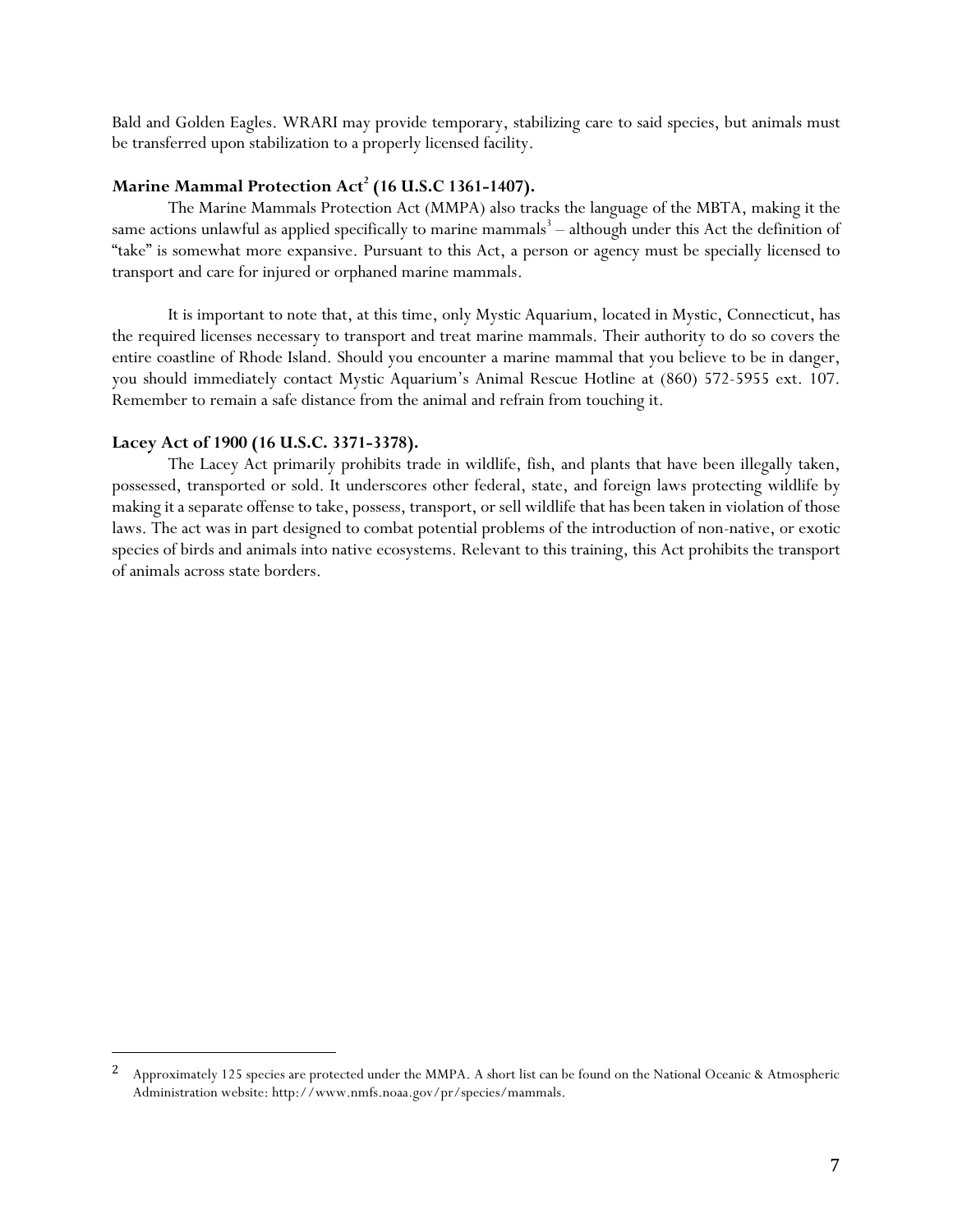## **State Regulations**

Pursuant to the R.I. General Laws, the Rhode Island Department of Environmental Management (DEM) actively regulates wildlife rehabilitation. DEM promulgates and publishes the rules and regulations and the most recent rendition of the regulations can be found in their entirety by entering this link into your search engine:

#### **http://www.dem.ri.gov/pubs/regs/regs/fishwild/wrehab11.pdf**

The DEM rules and regulations are too long to include in this manual, but are hereby incorporated by reference – accordingly, as a volunteer/intern, it is your responsibility to read through the rules and regulations and familiarize yourself with them. We've highlighted certain rules below, however, this list is not meant to be exhaustive and it is still your responsibility to obtain and read the R.I. DEM regulations.

#### **Rule 3.1**

No person shall rehabilitate, handle, release or transport any wildlife, except as provided in parts 3.2, 3.5, and 5 of the rules and regulations without having first obtained the appropriate permit as designated in Part I of the regulations from the Department.

#### **Rule 3.2**

No person shall rehabilitate, handle, release or transport any wildlife other than the categories specifically set out in the permit, and in compliance with the state list. Persons may transport non-rabies vector species to rehabilitators, provided rehabilitator records name, address, and telephone number of said person*. Exception***:** Rabies vector species transport must conform to conditions in Parts l and 5 and the RVS Handbook.

#### **Rule 3.3**

No person shall rehabilitate, handle, release or transport any species, as defined in these regulations as "Exotics."

#### **Rule 3.4**

There is no permit required for the rehabilitation, handling, release or transportation of the following species: mice, shrews, voles, moles, house sparrow, Rock Dove, and European Starling.

#### **Rule 3.5**

Veterinarians may provide emergency first aid to any member of an endangered or threatened species, without first obtaining a permit, provided that notification is given to the Division within 48 hours as to the species, nature of the injury/illness, location where the species was encountered, description of the service provided, and last location where the wildlife was seen. Such species shall be transferred to a licensed rehabilitator within 48 hours, or as soon as medically stable, with additional notice to the Division, to include notice after release, and/or euthanasia. Permittees must further comply with federal regulations. Licensed veterinarians may give emergency treatment without obtaining a rehabilitation permit, to the remainder of the non-rabies vector state listed species, providing that the species be transferred to permitted facility within 48 hours. Notification must be made to the Division within 48 hours of initial contact.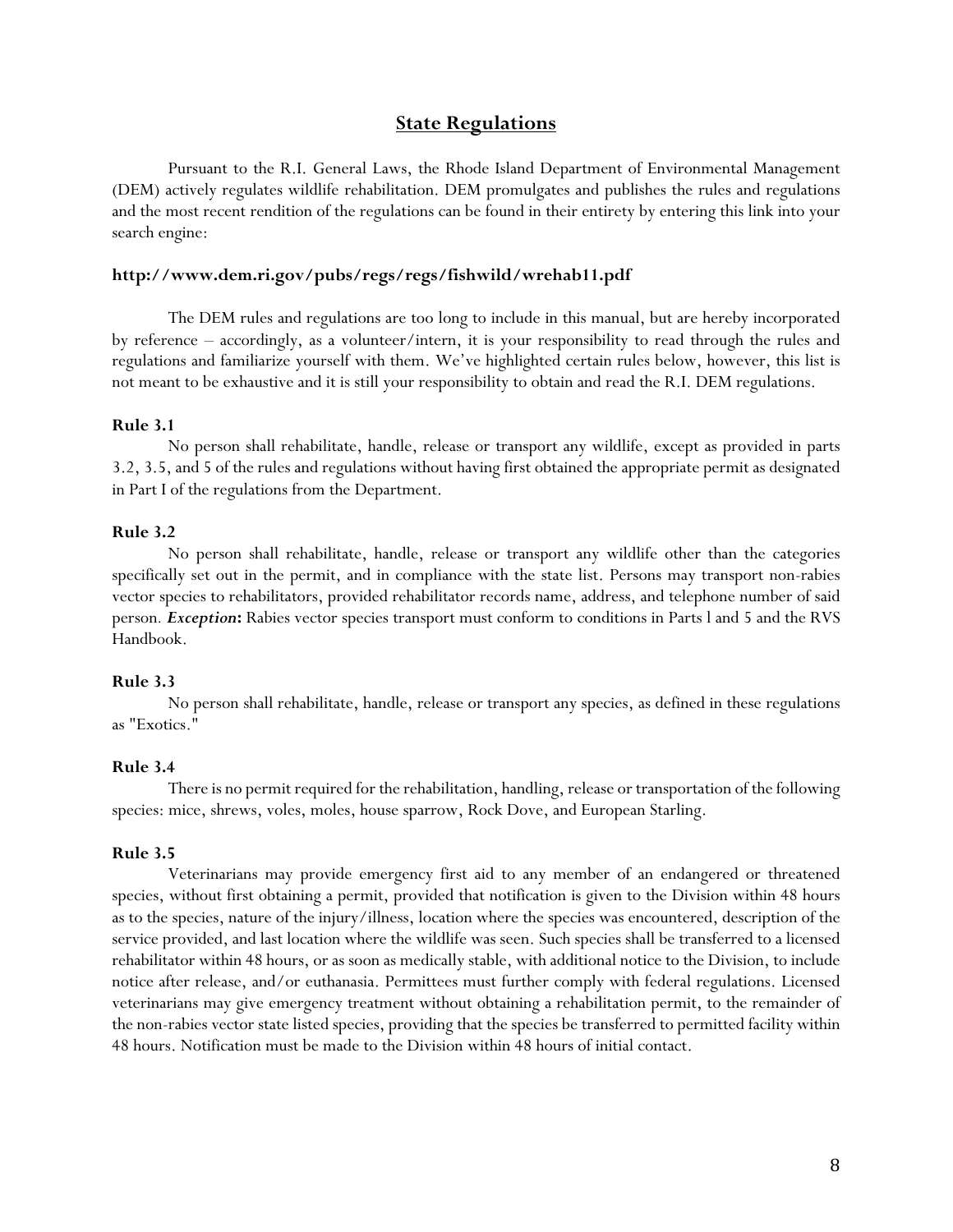#### **Rule 3.6**

No person shall release any non-vector species rehabilitated wildlife at a location other than the point of origin, or in suitable habitat and season for that species within the boundary of Rhode Island except that no mammal, reptile, or amphibian shall be released onto any of the islands of Narragansett Bay or Block Island unless the animal in question originated from that location. Refer to Part 5 of the rules and regulations for release conditions of vector species.

### **Rule 3.10**

Wildlife held under this permit shall not be owned, sold, offered for sale, purchased, bartered, offered for barter, tamed, neutered, used for propagation purposes or used to conduct commercial transactions of any nature.

#### **Rule 5.2 – RVS Species**

Only apparently healthy, orphaned young of the year (less than 10-weeks of age) **raccoons, foxes, skunks, and woodchucks, and bats** of any age are candidates for rehabilitation and only if no human or animal exposure has occurred, as determined by the Rhode Island Department of Health (DOH). Apparently healthy animals shall be those animals that show no signs of behavioral, neurological, or locomotive impairments. Young of the year raccoons, foxes, skunks, woodchucks, and bats that have wounds of unknown origin and adult raccoons, foxes, skunks, and woodchucks shall not be candidates for rehabilitation and must be euthanized.

Some of these laws can be confusing, so please do not hesitate to ask questions if you do not understand how these laws and regulations influence the operation of WRARI and govern the wildlife rehabilitation profession as a whole. Please also understand that working with animals, especially wild animals, can be both rewarding and emotionally draining – there may be times when your emotional response to a situation is at odds with the legal requirements that must be adhered to. In this circumstance, please understand that WRARI understands your position, but we must act in accordance with the laws and rules that govern us.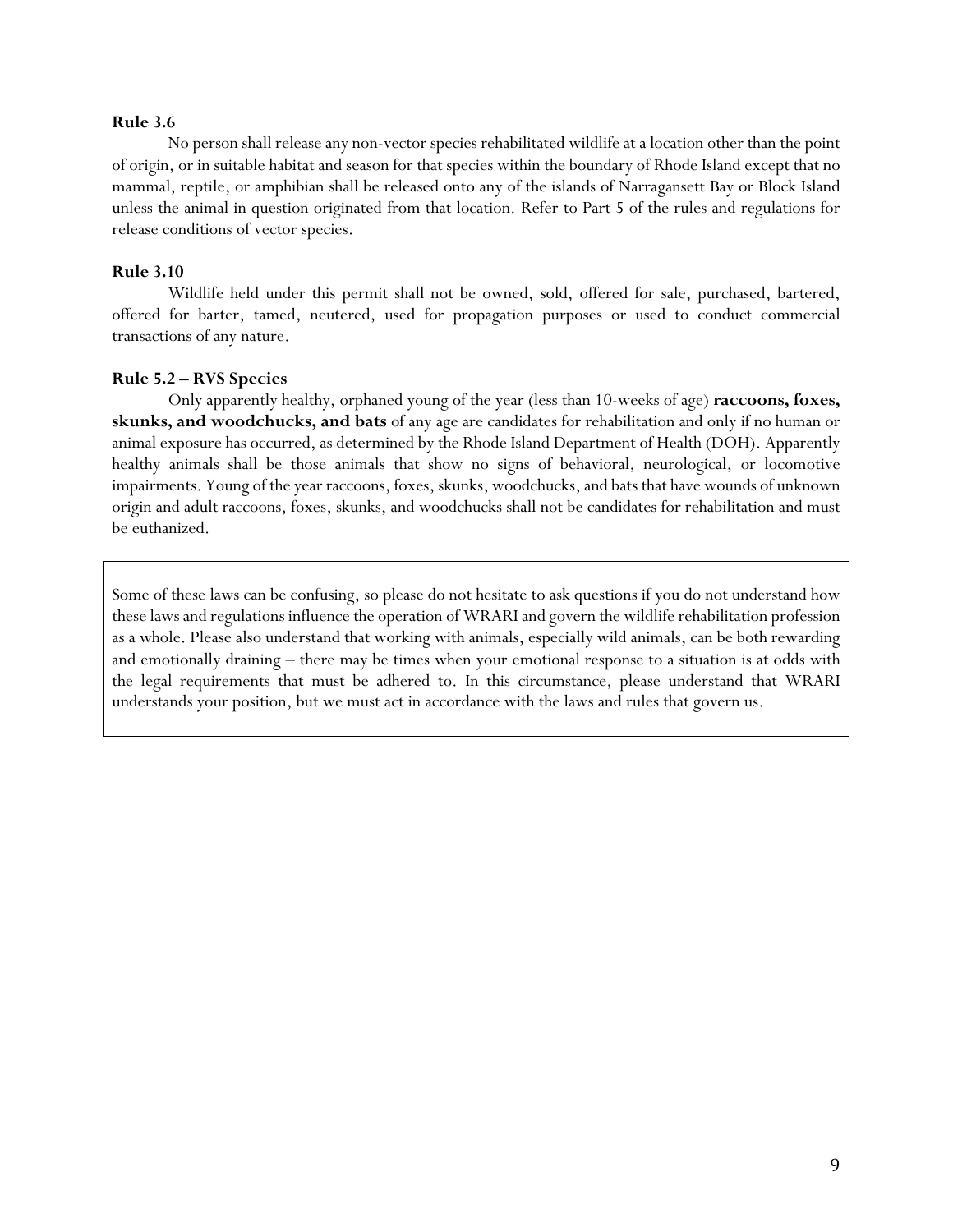# **Licensing Regulations**

As noted in a proceeding section, only properly licensed individuals are permitted to perform actual animal handling. The following are the regulatory rules governing the licensing process for wildlife rehabilitators in Rhode Island. The full text ("Rules and Regulations Governing Wildlife Rehabilitation") which include the regulations governing licensure can be found here:

http://www.dem.ri.gov/pubs/regs/regs/fishwild/wrehab11.pdf

1.1 Criteria -- Fish and Wildlife may issue an annual special Scientific Collectors Permit to rehabilitate native wildlife to persons meeting the criteria set forth in these regulations. Prior to permit issuance, Fish and Wildlife shall determine that the applicant has met the following requirements in the categories described below:

1.1.1 Level P-Sub-permittee:

- A. Sub-permittees must pass a written examination established by the Department. Following satisfactory completion of the State test, as delineated in 1.2.8, a person may qualify to assist any class of Level ll permittees under the direct supervision of the permittee. Sub-permittees are strictly prohibited from handling raptors, or RVS species at any time. In addition, subpermittees are strictly prohibited from handling any category of animals for which their supervising permittee has not been duly authorized to care for.
- B. Following the completion of not less than 25 hours of hands on activity and 6 hours of instructional training sufficient to demonstrate to the satisfaction of the permittee that the sub-permittee has sufficient skills knowledge, the permittee shall be considered for off-site approval.
- C. In order to be considered for offsite approval, the applicant must meet the following requirements:
	- 1A. Facility must meet or exceed the minimum standards and be inspected by the permittee on forms provided by and submitted to DEM prior to acceptance of any wildlife for rehabilitation.
	- 2B. The submission by the permittee of a written policy which shall include inter alia, the relationship to be maintained between the permittee and the sub-permittee, frequency and extent of inspection and continuing monitoring of the sub permittee. In no case shall the sub-permittee's facilities not be inspected by the permittees less frequently than 1 month interval during the season for initial year and one visit per season for subsequent years and that the permittee submit a report on the progress of the sub-permittee on the form provided at 30 and 60 day intervals.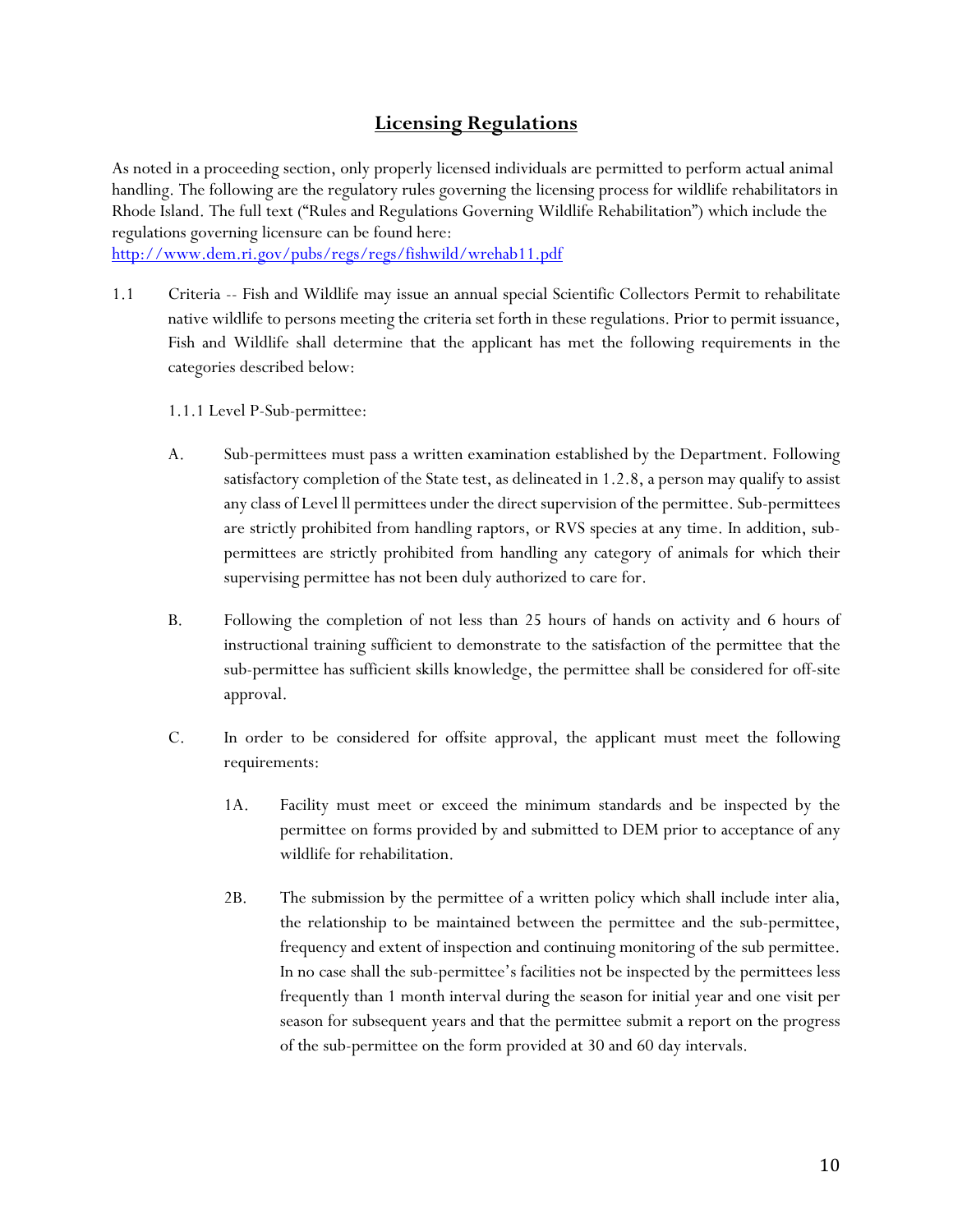In addition to 1.1, Sub-permittees are restricted to pre-fledged songbirds and waterfowl and unweaned non-RVS small mammals.

Sub-permittees are permitted to temporarily house post weaned non RVS mammals for soft release only, restricted to the providing of food and water limited to a period not to exceed two weeks. Handling of soft release candidates strictly prohibited.

Sub-permittees must comply with all requirements set out in part 3.

1.1.2 Level I – Apprentice:

Authorized to receive, rehabilitate, transfer and release all wildlife in categories listed on the permit under the supervision of a Division approved sponsor and under conditions specified in the regulations. Applicants for licensure as Level 1 rehabilitators must present written letter of recommendation by Level ll or llA rehabilitator willing to serve as the applicant's sponsor/consultant during the first year of applicant's apprenticeship and must pass a written examination established by the Department and the IWRC. Apprentices must consult sponsor immediately after receiving any wildlife, as well as adhering to regulatory requirements. Level l permittees are not authorized to list sub-permittees on their permit.

1.1.3 Level II – Rehabilitator

Qualified persons are persons who were previously licensed as a Level II rehabilitator in Rhode Island or in another state having equivalent requirements and offering reciprocal privileges to licensed rehabilitators of this state, or who have currently held a Level I permit for 1 (one) year with a letter of recommendation from a Level II sponsor and having passed required examination, may apply for licensure by the Division as a Level II rehabilitator. Subpermittees are permitted to assist under the direct supervision of Level ll permittees. Level ll permittess are directly responsible for the action of any sub-permittee acting under his /her permit. Level II permittees shall sponsor no more than 5 sub-permittees as an individual or 10 sub-permittees at an approved center.

- 1.1.4 Level II R Persons meeting Level ll requirements, having held a previous Level ll R permit or with a letter of recommendation from a Level ll R sponsor.
- 1.1.5 Level F Qualified persons holding a valid Rhode Island General or Master class Falconer permit may obtain a permit restricted to raptors. Level R permit holders are required to adhere to all requirements set out in part 1.1 with the exception of the IWRC class.
- 1.1.6 Level T Qualified persons are limited to the **transport only** of non-vector species native wildlife. Qualified persons shall be those holding transport permits in the past or individuals who have attended and successfully completed class in transporting wildlife, approved by the Division.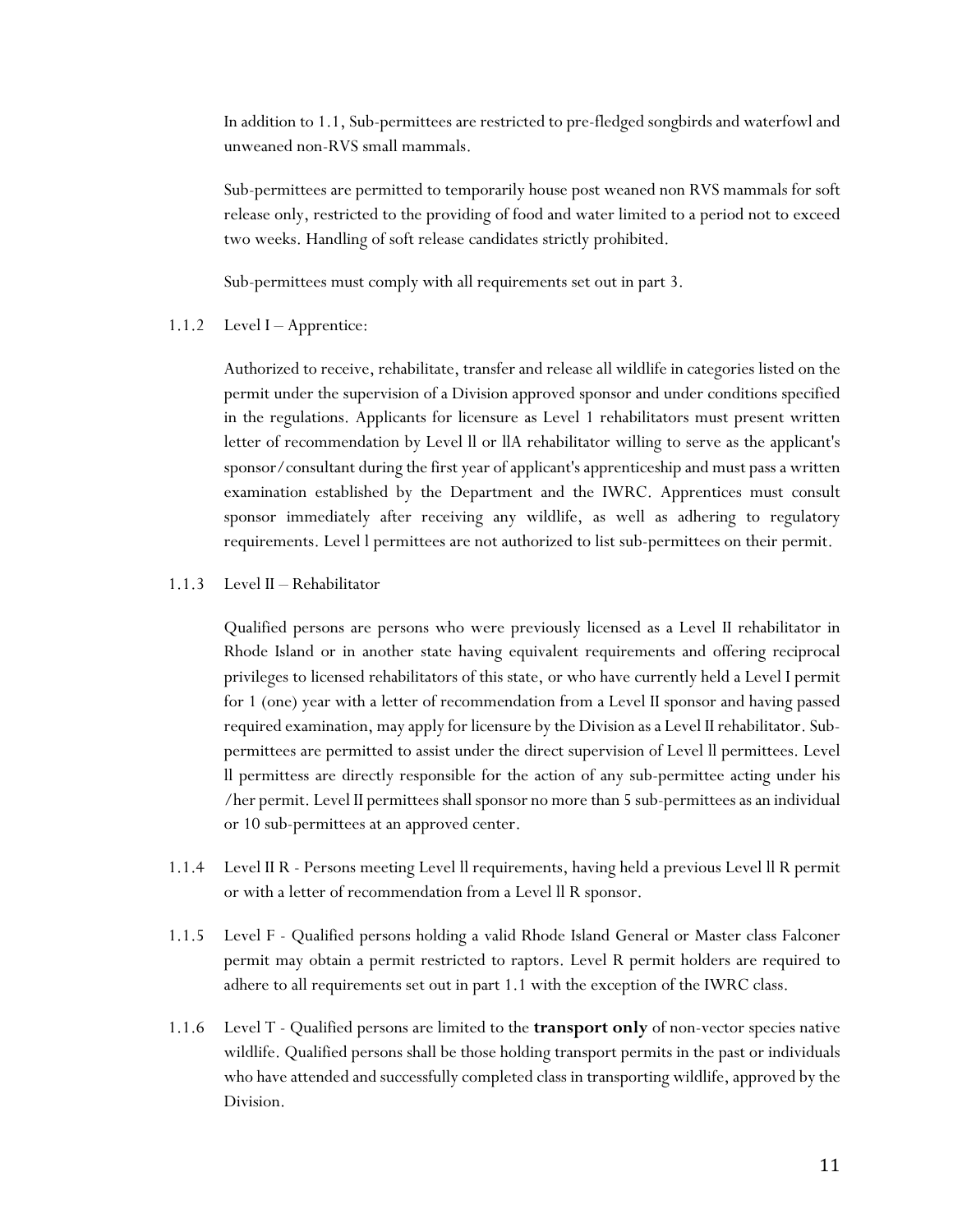- 1.1.7 Level TX Qualified persons are limited to the transport of non-vector species and rabies vector species. In addition to above transport requirements, Level TX permit holders must abide by the conditions in Part 3 of these rules and regulations and the requirements in the RVS Handbook and the State Rabies Protocol Manual.
- 1.1.8 Level II V Restricted to veterinarians licensed in the State of Rhode Island.
- 1.1.9 Level II X Qualification is limited to those persons meeting Level II requirements in addition to the conditions, requirements, and training as described in Part 5 and the referenced RVS Handbook and State Rabies Protocol Manual.
- 1.2 Application Requirements for All Categories -- The application shall include but not be limited to the following:
	- 1.2.1 Certification that the applicant is at least 18 years of age, and a resident of Rhode Island;
	- 1.2.3 Submission of letter of acceptance from sponsor as required
	- 1.2.4 Submission of letter from Rhode Island licensed and permitted veterinarian, agreeing to provide services at no cost to the state
	- 1.2.5 Provide description of education and experience
	- 1.2.6 Provide address and description of facility. Facility must meet or exceed minimum standards as defined and be available for inspection by the Department at any reasonable hour.
	- 1.2.7 Designate category of permitted native wildlife that the applicant wishes to rehabilitate (small mammals, small birds, reptiles, raptors, rabies vector species or all)
	- 1.2.8 Prior to licensure, first-time applicants and sub-permittees must receive a grade of 80 percent or higher on the open book written examination administered by the Department. First-time applicants, excluding sub-permittees, must also receive a grade of 70 percent or higher on the exam administered by the International Wildlife Rehabilitation Council's in the Basic Wildlife Rehabilitation Skills Seminar; veterinarians and general or master falconers are exempt.
	- 1.2.9 Submission of applicant's USFWS special purpose rehabilitation permit, if applicable, or application if pending. Federal permit is required prior to handling of any federally regulated species pursuant to 50 CFR Part 13 and 50 CFR 21.27.29
	- 1.2.10 Certification by applicant that no local ordinances prohibit the possession of wildlife and/or that the possession of wildlife does not violate any rental or real estate agreement at the facility where the applicant proposes to conduct wildlife rehabilitation. Applicant must also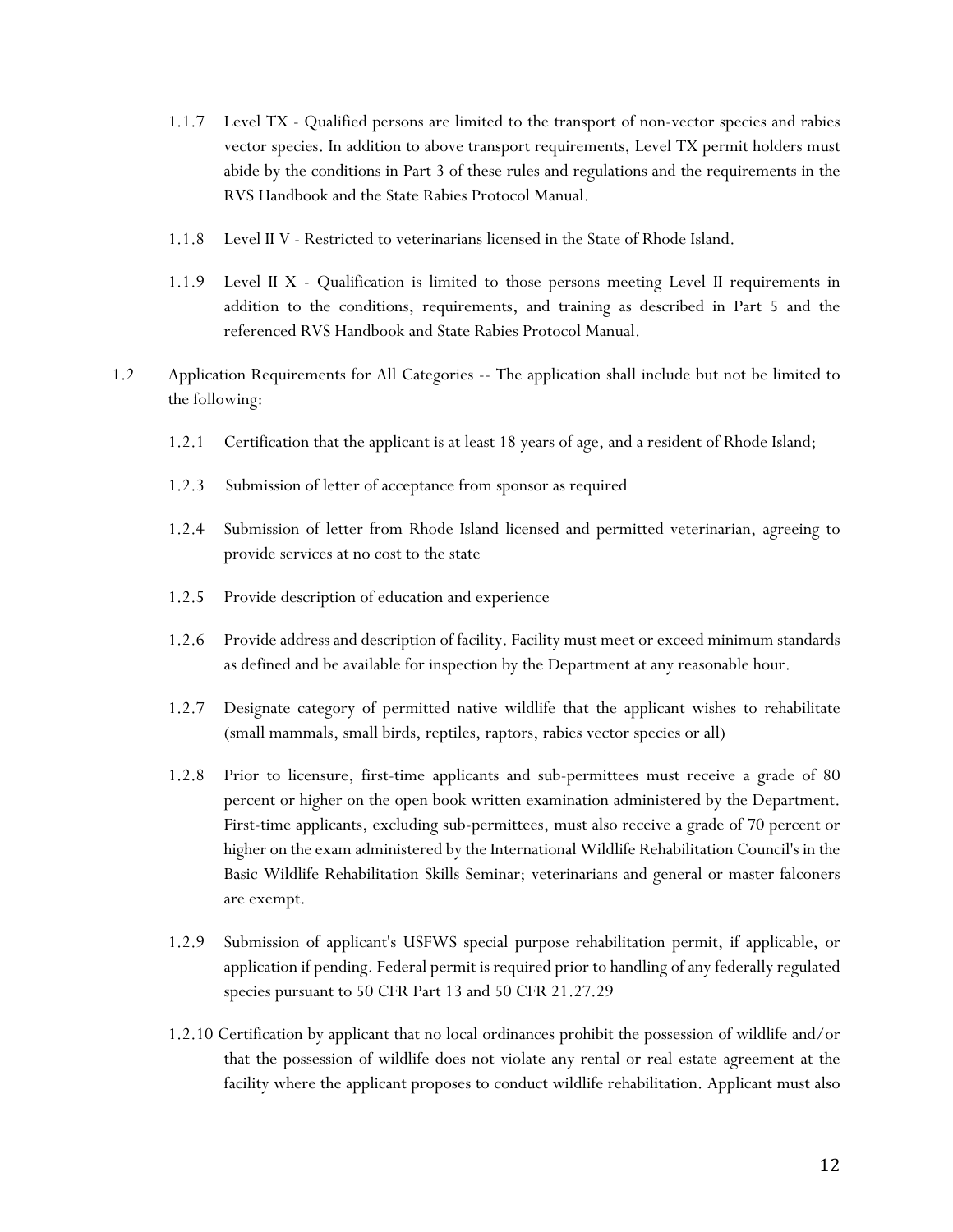submit letter of approval from employer if wildlife is to be temporarily housed at a work facility, to include address and description.

- 1.2.11 Certification from the applicant on application provided by the Division that all rehabilitation activities will comply with these regulations.
- 1.2.12 Certification of proof of Tetanus vaccine within last ten years, and additionally for rabies vector species, proof of rabies vaccination or report of antibody titer >0.5 IU checked at least every two years.
- 1.2.13 Certification that applicant has not been convicted of the violation of any provisions of these regulations, has not been convicted of or pleaded guilty to a Title 20 misdemeanor, or had his/her license to rehabilitate wildlife revoked or suspended within three years prior to application.

We understand that the above regulations can seem overwhelming, so we have included a brief synopsis of the licensing process below. In Rhode Island, there are two classifications for people licensed to care for wild animals - Sub-permittees and Rehabilitators:

## **Sub-Permittee License**

The Sub-Permittee license allows the holder to raise certain healthy baby animals only. Species permitted include all mammals and baby birds (rehabilitation of birds requires an additional Federal Migratory Bird Permit). Sub-permittees are **strictly prohibited from raising RVS species and Raptors**. This license is a limited license and requires the Sub-permittee to work under the license, sponsorship and tutelage of a fully licensed Rehabilitator – it is important to note that the Sub-permittee is only licensed to care for those species that their Sponsoring Rehabilitator is licensed to care for. In addition, Sub-permittees are not permitted to take animals directly from the public and are not permitted to publicize their contact information for such purposes. Sub-Permittees are only allowed to intake animals from their sponsor, The Wildlife Clinic or another fully licensed rehabilitator only.

The formal requirements that must be met to obtain a Sub-permittee license are:

- 1. Sub-permittee Training Course (6 hours Course is offered by WRARI twice per year in January & February)
- 2. 25 hours of hands-on Training (Can be done at The Wildlife Clinic or with a licensed rehabilitator)
- 3. Must take and pass a free, open-book examination administered by R.I.D.E.M.
- 4. Sponsorship by The Wildlife Clinic or a licensed rehabilitator
- 5. Documented Support of a Veterinarian (Generally provided by WRARI veterinarians)
- 6. Home-visit
	- Only needed if you intend to care for animals in your home, this is not needed if you intend to volunteer at the Wildlife Clinic only.
	- Conducted by your Sponsor
	- Must have a separate space to perform rehabilitation that is temperature controlled, includes a sink, and a way to keep pets and people away from your wild charges – most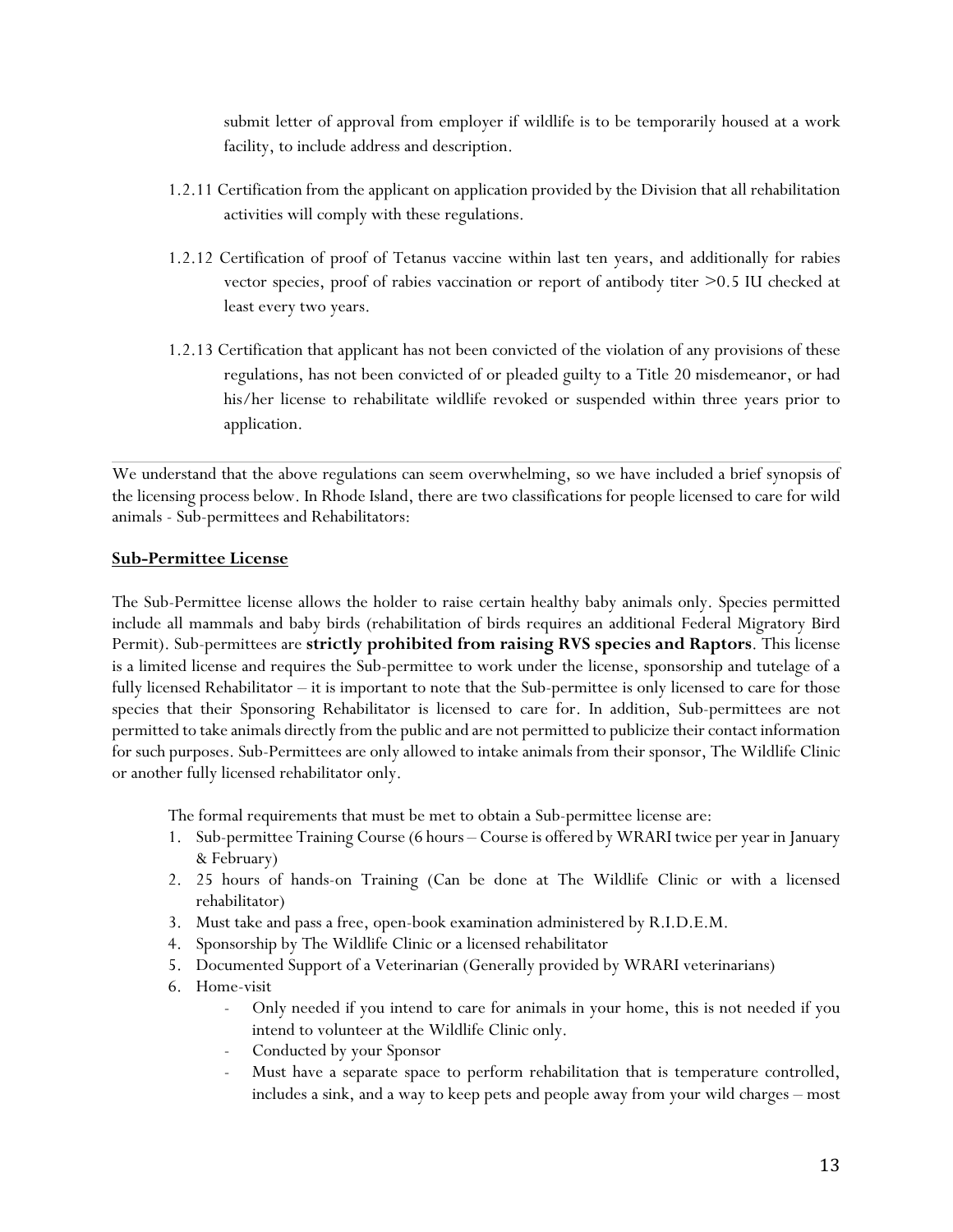sub-permittees use their basement or a separate bathroom. If you intend to care for animals until release, you must also have additional outdoor caging that meets the criteria outlined in the NWRA "Minimum Standards" 4<sup>th</sup> edition.

Each year, the Sponsoring Rehabilitator renews each of their Sub-permittees licenses with the R.I.D.E.M. This classification is intended for temporary use only because each Rehabilitator is permitted to have only a limited number of Sub-permittees working under their license and we do encourage sub-permittees to pursue their full rehabilitator's license.

# **Rehabilitator's License**

Fully licensed Wildlife Rehabilitators are permitted to intake adult and baby, healthy and injured animals, although birds require an additional Federal Migratory Bird Permit. Rehabilitators are allowed to intake directly from the public and to publicize their information for this purpose. Upon completion of the formal legal requirements, individuals seeking this license are classified as "Level 1" rehabilitators for their first year. This means that these individuals must work as "apprentices" under the sponsorship and tutelage of a "Level 2" rehabilitator for their first year. Additionally, as with Sub-permittees, Level 1 rehabilitators are limited to caring for only those same species that their Sponsoring Rehabilitator is legally permitted to rehabilitate. Upon satisfactory completion of their first year, "Level 1" rehabilitators can apply to become "Level 2" rehabilitators – at which time said individuals would be considered fully licensed rehabilitators.

The formal requirements that must be met to obtain Rehabilitator's License are:

- 1. "Basic Wildlife Rehabilitation Course" Offered by the International Wildlife Rehabilitation Council (IWRC); only offered once per year in Rhode Island, usually in September; 2-day course.
- 2. Must take and pass an open-book examination administered by R.I.D.E.M.
- 3. Home Inspection
	- Conducted by R.I.D.E.M.
	- Must meet requirement outlined in the Rhode Island "Rules and Regulations Governing Wildlife Rehabilitation"
- 4. Sponsorship of a Level 2 rehabilitator
- 5. Documented support of a Veterinarian

# **Additional Notes**

Level 1 rehabilitators, so long as they meet all other requirements, may rehabilitate Raptor species so long as such is permitted for their Sponsoring Rehabilitator.

Only Level 2X rehabilitators are permitted to rehabilitate RVS species, which includes skunks, red & grey foxes, raccoons, woodchucks and bats. To obtain this level of licensure, an individual must have their Rabies vaccinations. Only apparently healthy animals, less than 10 weeks of age, are candidates for rehabilitation, with the exception that rehabilitation of bats of any age is permissible.

It is important to note that animal handling is a learned skill and Wildlife Volunteers will be permitted to handle animals **only** as their license and skill level permit. Even in the event that a volunteer is properly licensed, individuals volunteering at the Wildlife Clinic will not be permitted to handle certain species or perform certain tasks unless they exhibit the aptitude and skill necessary to do so. Our Clinic Director, staff and volunteers will endeavor to work with you and help you develop your animal handling skills.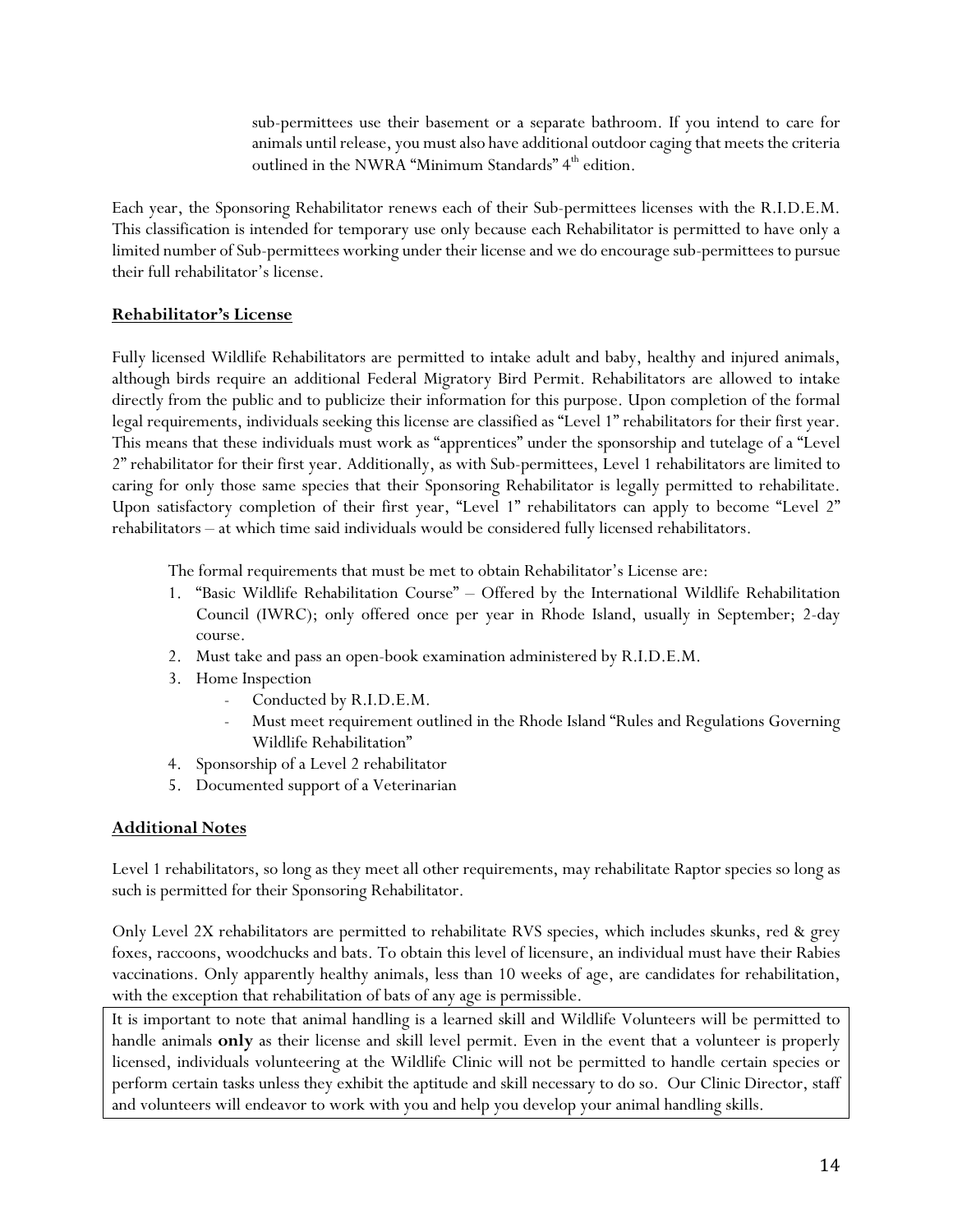# WRARI and the Wildlife Clinic Policies

## **Policy 1 – Minimum Requirements**

You must be 18 years of age or older to volunteer at The Wildlife Clinic and all volunteers are required to:

- a. Complete our Volunteer Application Form
- b. Submit proof of current tetanus vaccine
- c. Attend a Clinic Orientation.
- d. Complete scheduled shadowing shifts with a Clinic Staff
- e. Attend trainings as offered

Volunteers are categorized based on their level of licensure and qualifications according to the following chart:

| Qualification | Permit          | Activities                                 | Animals Inside           | Animals outside     |
|---------------|-----------------|--------------------------------------------|--------------------------|---------------------|
| Level         |                 |                                            |                          |                     |
| A             |                 | Cleaning/laundry                           | Pigeon                   | Ducks/Geese         |
|               |                 | Assist in Food Prep                        |                          |                     |
| B             | Subpermittee or | Measure/Prepare meds                       | Ducks/geese              | Above $+$ gulls     |
|               | Level I         | Intake/donation paperwork                  | Baby songbirds           |                     |
| $\mathcal{C}$ | Subpermittee or | Calculate Meds (staff to                   | Gulls                    | Squirrels/Opossums  |
|               | Level I         | check)                                     | <b>Baby Squirrels</b>    |                     |
| D             | Subperm 6mo+    | Give oral meds, SQ fluid,                  | Adult mammals            | Hawks/Owls (check   |
|               | or              | IM/SQ injections to                        | <b>Injured Songbirds</b> | with staff first on |
|               | Level 1 for 3mo | mammals and                                |                          | particular animals) |
|               |                 | ducks/geese/gulls                          |                          |                     |
|               |                 | <b>Intake Triage</b>                       |                          |                     |
|               |                 | Answer phone                               |                          |                     |
| E             | Level 1 for 1yr |                                            | Hawks/Owls               | All non-RVS species |
|               | Level 2         |                                            | Cormorants/Loons/Gannets |                     |
| <b>RVS</b>    | IIХ             | Need to be preapproved before handling RVS |                          |                     |

### **WRARI Clinic Volunteer Levels of Qualification**

All volunteers will be notified of their qualification level and are required to complete the Volunteer Training Checklist in order to move into a higher level. A volunteer's current qualification level will dictate the type of wild patients they are allowed to safely handle. For the safety of staff, volunteers and our wild patients, volunteers who attempt to handle species not allowed under their qualification level may be dismissed.

Individuals under 18 years old may still volunteer, but such volunteer efforts will be outside of the Wildlife Clinic and revolve around fundraising efforts, educational presentations or event assistance.

# **Policy 2 – Visitors**

The Wildlife Clinic is not a zoo and is not open to the public. WRARI strictly prohibits unauthorized visitors, and volunteers are expected to adhere to and uphold this policy. If you have friends, acquaintances or family members that are interested in WRARI and The Wildlife Clinic, they are welcome to volunteer in our program.

# **Policy 3 – Minimum Commitment & Volunteer Shifts**

WRARI accepts volunteers to work at The Wildlife Clinic, located at 2865 Tower Hill Road, Saunderstown RI 02874. Due to the nature of our work and the training required to perform such work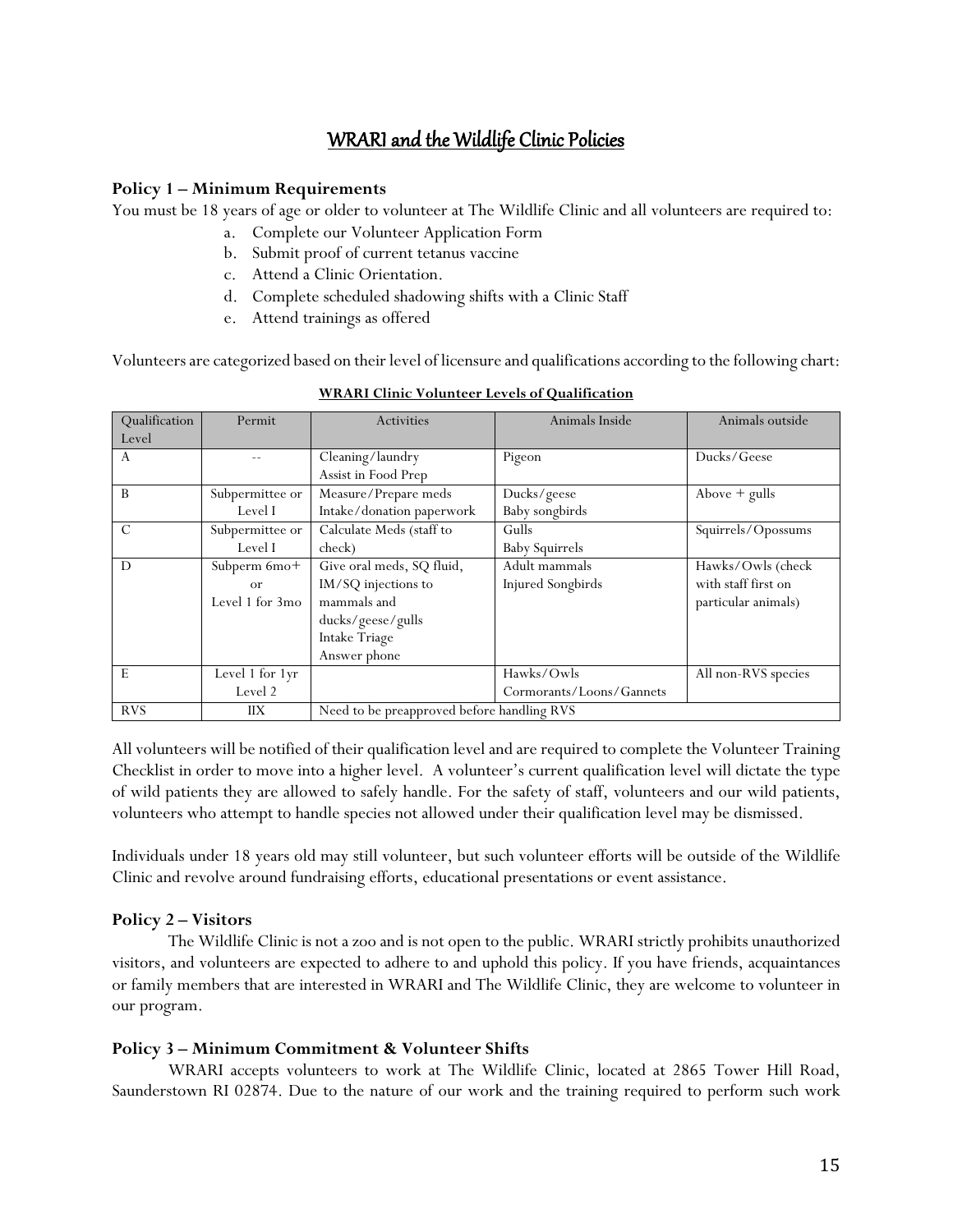| months and generally accepts 5-1 volunteers per available sillit. Volunteer sillits full. |                       |                          |  |  |  |
|-------------------------------------------------------------------------------------------|-----------------------|--------------------------|--|--|--|
|                                                                                           | <b>During Season</b>  | <b>During Off-Season</b> |  |  |  |
| Monday - Friday:                                                                          | $9 a.m.$ to 1 p.m. or | $9 a.m.$ to 1 p.m. or    |  |  |  |
|                                                                                           | $1 p.m.$ to $5 p.m.$  | 1 p.m. to 4 p.m.         |  |  |  |
| Saturday:                                                                                 | $9$ a.m. to 1 p.m.    | $9 a.m.$ to 1 p.m.       |  |  |  |
| Sunday:                                                                                   | $9 a.m.$ to 1 p.m.    | $9 a.m.$ to 1 p.m.       |  |  |  |

properly, WRARI requires that interested volunteers commit to volunteer service for not less than three months and generally accepts 3-4 volunteers per available shift. Volunteer shifts run:

WRARI asks each volunteer to commit to a particular shift on a specific day. We are happy to work with you to alter the day of your service in the event that your circumstances change and you wish to remain working as a volunteer, however, shift changes are subject to availability. WRARI is also willing to work with you to provide some flexibility with the above shift schedule – however, this is dependent on several factors and is considered on a case-by-case basis. While the vast majority of people choose to volunteer at The Wildlife Clinic, WRARI also has need for volunteers in other capacities, including but not limited to: fundraising, event planning, facilities maintenance, social media, and public outreach and education. Please speak with our Executive Director if you wish to volunteer in any of these capacities. As this work can be outside of The Wildlife Clinic, you would not be subject to shift requirements.

**Season:** March 1 to October 31 of each year **Off-season:** November 1 to February 28 of each year

#### **Policy 4– Non-Discrimination Policy & Workplace Behavior**

WRARI is an inclusive organization and we do not discriminate on the basis of race, gender, nationality, age or sexual orientation. We actively promote a tolerant and comfortable working environment. Volunteers and employees are expected to uphold this policy and failure to do so will result in disciplinary action and may lead to termination of your position. WRARI fosters a culture of respect and we expect our employees and volunteers to behave professionally and courteously toward one another and members of the public at all times. You are also expected to follow instructions from supervisors at all times. WRARI is committed to fostering an inclusive team environment. In the event that you have a conflict with another volunteer or staff member, you should promptly report it to your immediate supervisor or our Executive Director.

WRARI veterinarians are consultants who generously volunteer their time and expertise. Their advice and care plans are to be followed without exception. Any deviations from the established care plans MUST be discussed with the veterinarian prior to any changes made.

#### **Policy 5 – Attendance and Absences**

Once your volunteer application has been approved and you have set up a schedule with the Administrative Staff, WRARI expects that you will arrive on time for your designated shifts. WRARI relies on the work of our volunteers and repeated lateness is not accepted. Volunteers are required to provide at least 24 hours advanced notice of any absences, and we request that you notify us as soon as possible if you will be late for your shift.

#### **Policy 6- Tetanus Vaccinations**

All volunteers working in The Wildlife Clinic are required to have and provide proof of a tetanus vaccination. All of our patients are wild and as such have the propensity to bite and scratch – this requirement is necessary to ensure your safety. Exceptions will be made only for individuals unable to obtain a Tetanus vaccination for medical reasons and proof of such will be needed from your doctor.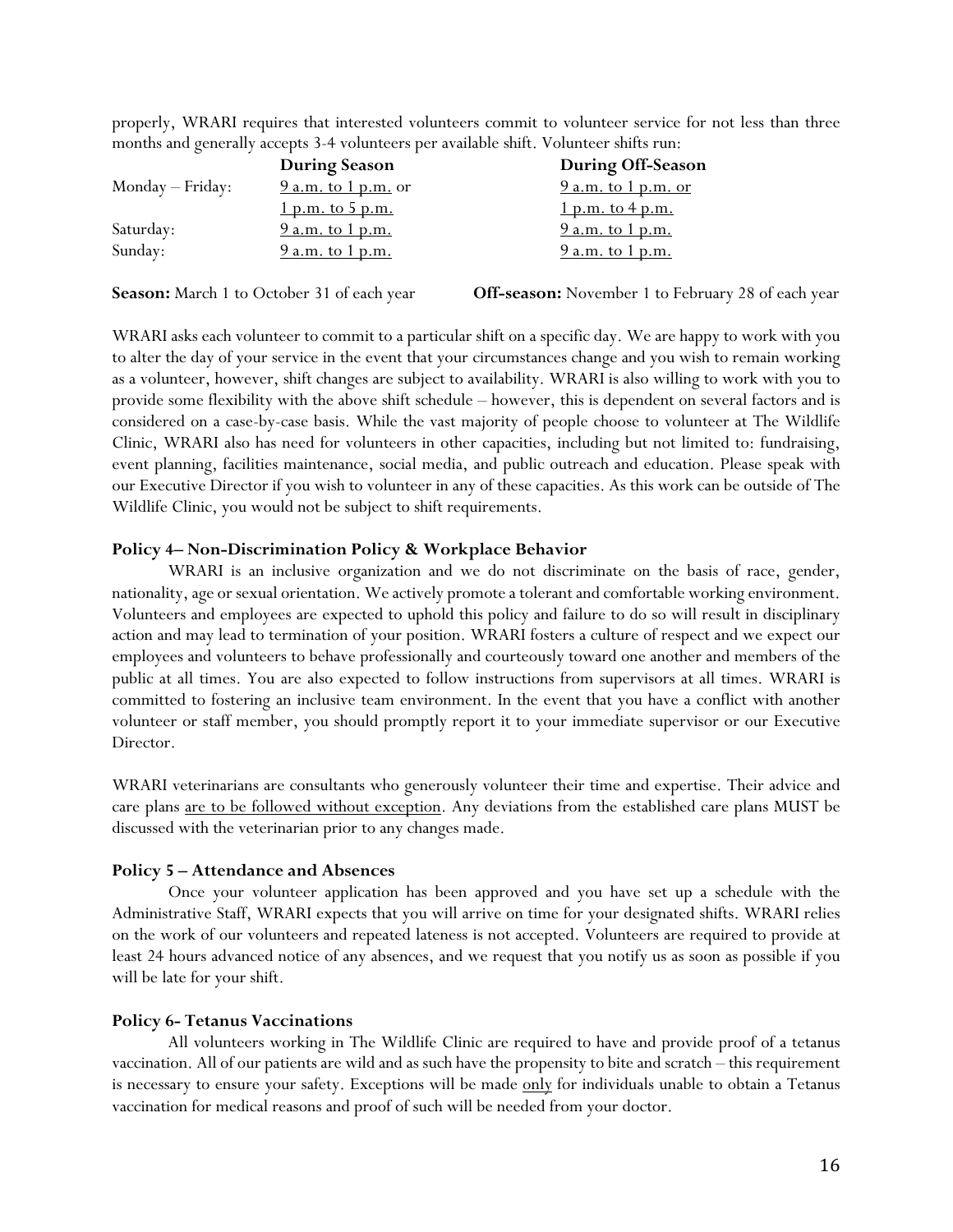### **Policy 7 – Animal Handling and Safety**

Due to the regulations that govern WRARI's operations, actual animal handling is restricted to those individuals who are legally licensed as sub-permitees (young animals and birds) or rehabilitators, in accordance with the limits (if any) on their respective permits. Nonetheless, The Wildlife Clinic is a very work intensive and learning intensive environment and there is always plenty of non-handling work to be done. A more thorough list of duties is included in the next section of the manual.

There are some species of animals that may be handled without a permit, and we will allow volunteers to work with these animals where, upon assessment, the volunteer exhibits appropriate readiness and skill. We will also assist individuals interested in obtaining their sub-permitee or rehabilitators permit.

The following basic safety rules must be adhered to:

- Never handle an animal that you are not trained and licensed for or comfortable to assist. Safety first! Get help.
- Safety eye glasses or face shields are REQUIRED at all times when handling any seabirds (Loons, Grebes, Herons, Merganser ducks, Cormorants, etc.) These birds are aggressive and will use their beak to attack anything that is shiny (eyeballs).
- Wash your hands frequently, between exams or cage cleaning. Wildlife can carry diseases (zoonosis) AND you could be transferring diseases to other animals (fomite transmission). Gloves are available at all times at the Clinic.

Additionally, Volunteers not licensed for RVS **MUST**, at all times, refrain from handling any RVS species brought into the clinic by the public. Failure to ignore rules governing care of RVS species may lead to mandatory euthanasia of the animal and immediate termination. Any RVS related phone calls should be directed to a RVS licensed staff or RVS rehabilitators.

 **Note:** Our patients are WILD and when handling any wild animals, there is *always* the risk of being bitten or scratched. If you are not prepared to shoulder the responsibility of this risk, to take proper safety precautions, and to protect the animals by protecting yourself, then working as a volunteer at The Wildlife Clinic may not be the right opportunity for you.

### **Policy 8 – Photography**

Volunteers are permitted to take pictures under certain conditions and the flash must be off in almost all circumstances. Animals may be photographed only when they have been taken out of their cage for daily cleaning or are already being handled for treatment. Unfortunately, animals cannot be disturbed solely for photography purposes as this may lead to unnecessary stress for the animal. Volunteers are expected to request permission before photographing any animal.

### **Policy 9 – Skills Training Checklist**

Each volunteer will be provided with a training checklist that will be checked off as the volunteer acquires each specific skill. Volunteers are NOT permitted to perform any skill, duty or task until they have been trained and that skill has been checked off by a Supervisor or Veterinarian.

#### **Policy 10 – Dress Code**

Due to the nature of our work, close-toed shoes and pants are required at all times for safety reasons. WRARI respectfully expects our employees and volunteers to refrain from wearing clothing that contains offensive language or pictures or exposes the mid-drift. Tank tops and shorts are not appropriate attire. The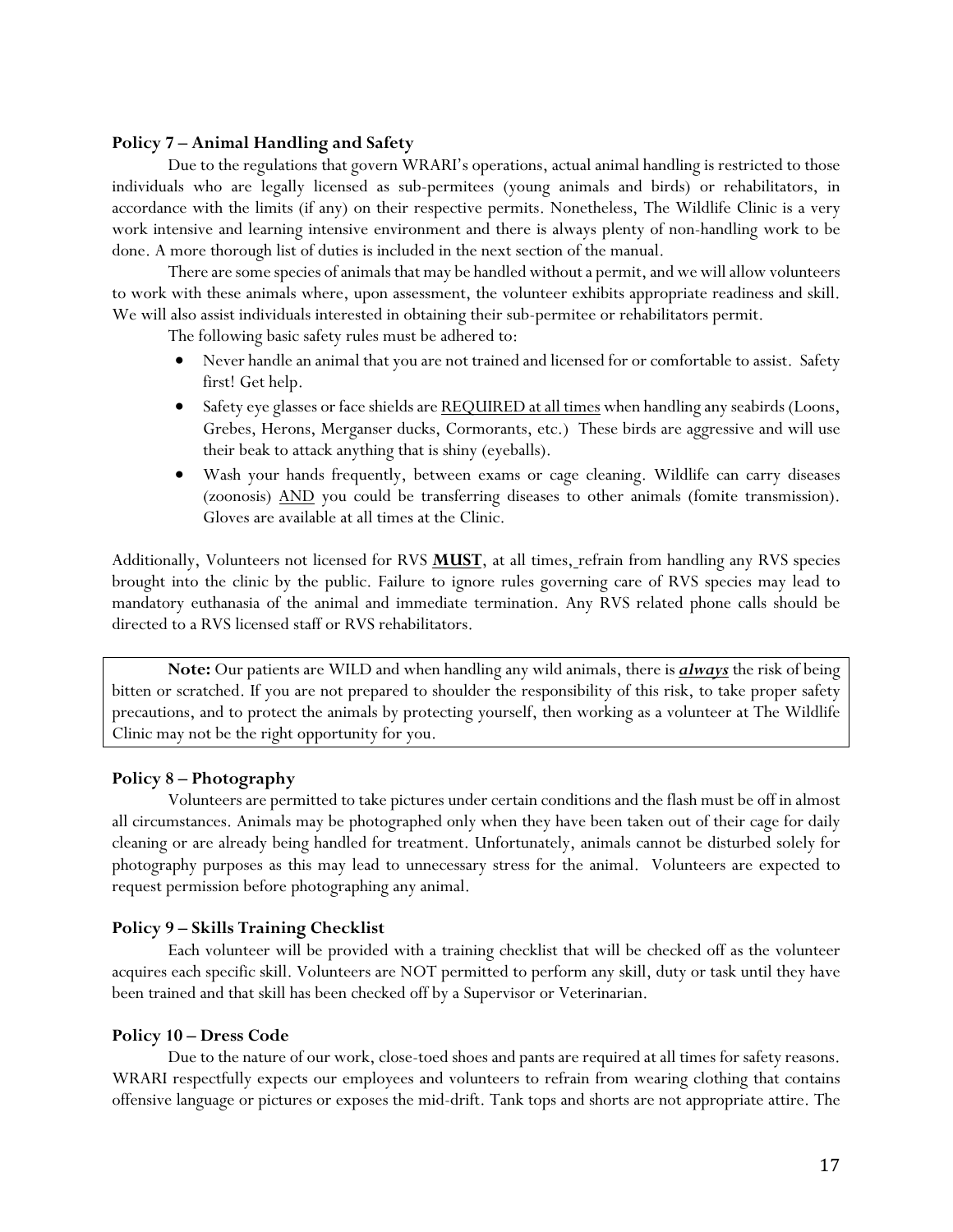public will see you as part of our organization, therefore, we expect you to dress appropriately and professionally. Keep in mind that when you work with animals you can expect to get dirty, so don't wear anything you don't want to get dirty, bleached or stained.

## **Policy 11 – Meals and Snacks**

Volunteers are expected to eat prior to or after their shifts, or to limit eating to their break(s). There is a small refrigerator at The Wildlife Clinic that may be used for staff and volunteer use, however, due to the size, we ask that you limit the size of your snack containers and remove any containers when you end your shift for the day. Volunteers and staff may utilize the lobby for eating and drinking. No food or drink is allowed in the animal care area, no human food or drinks are allowed to be kept in the refrigerators in the animal care area.

## **Policy 12 – Cell Phones**

Employees or volunteers are expected to limit their cell phone use while at the clinic. You may use your cell-phone for emergencies and during your break. We also expect that you will limit texting to a minimum or do so only during your breaks. If you need to make or receive a call, please go outside. We try to keep noise to a minimum as much as possible in order to avoid further stressing the animals. Picture taking of the wild patients in their cages and containers is strictly prohibited.

## **Policy 13 – Storage**

Personal belongings may be stored in the staff and volunteer closet during shifts. WRARI is not responsible for any lost or stolen items.

## **Policy 14 – Drugs & Alcohol**

Drugs and Alcohol are strictly prohibited from the premises at all times. In addition, all volunteers are expected to come to work clear-minded and able to work. If you are hung-over or unable to work because of intoxication or drug use, you will be subjected to disciplinary action. Volunteers that must be sent home from their shift due to intoxication will be permitted back to work for their next shift at the discretion of the Executive Director. A second offense will result in termination of your position.

### **Policy 15– Smoking**

Smoking is strictly prohibited anywhere on premises - both inside the Wildlife Clinic and in the immediate area surrounding the clinic. Staff and volunteers are required to drive away from the clinic during breaks to smoke.

### **Policy 16 – Health Management Policy**

WRARI requests that staff members or volunteers who have any food or animal allergies, or may need the use of an Epi-pen or inhaler, notify the Executive Director prior to the commencement of your service. Due to the nature of our work, WRARI has no way of guaranteeing that our workplace or the foods and feeds we work with will be free from any allergens.

All staff and volunteers should inform the Executive Director if they become pregnant. Certain diseases/parasites can cause stillbirth or miscarriage. Precautions should be taken to ensure the health of any pregnant woman. All heath related information will be kept confidential as required by law.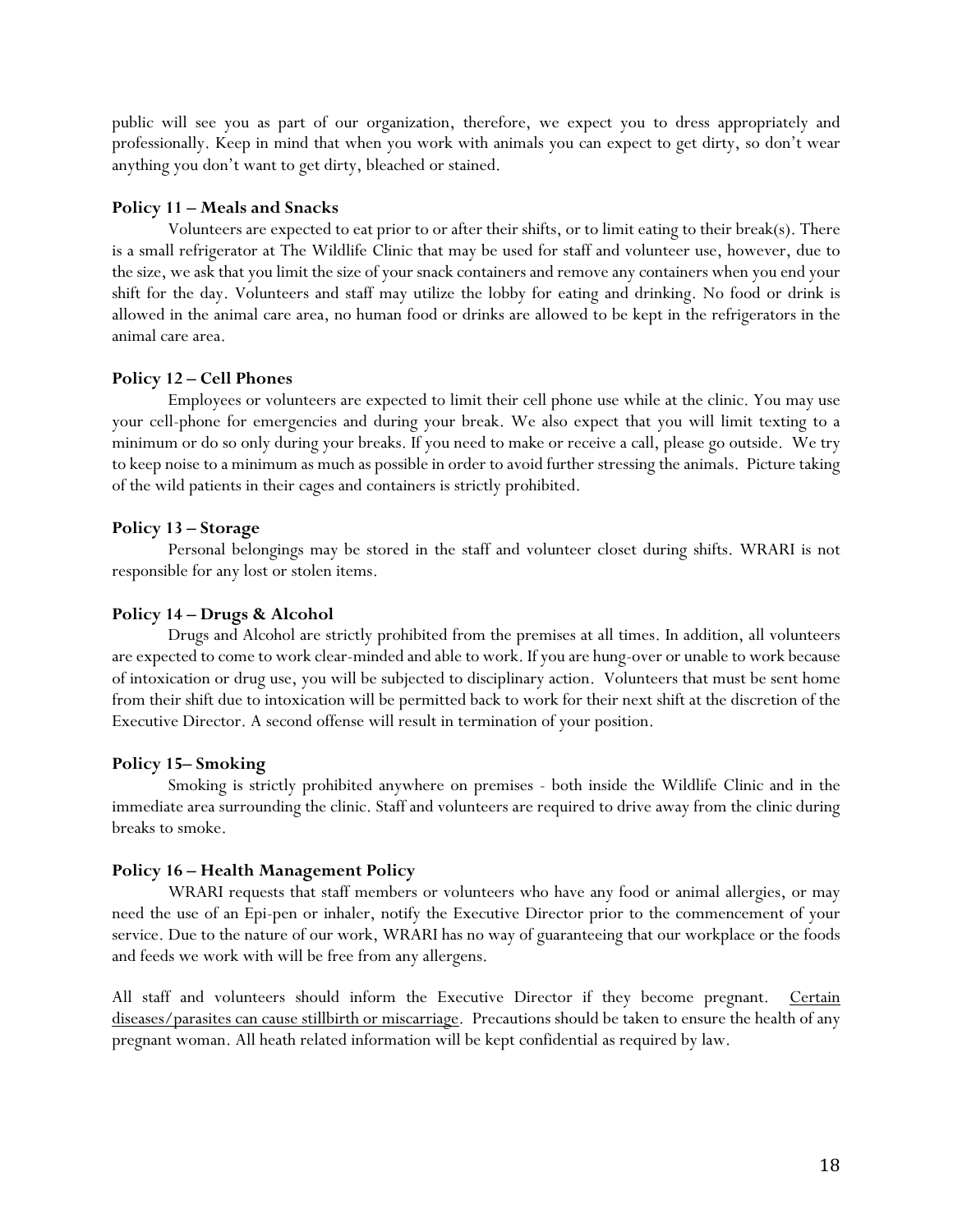## **Policy 17 – Rehabilitation and Fostering**

Rhode Island has a remarkable number of domestic animal shelters and organizations that solely assist domestic species. However, The Wildlife Clinic is the ONLY facility available to assist all species of wildlife in the entire state. As such, it is our policy that staff and volunteers focus on providing quality care to wild species only on site.

Fostering of domestic species, while certainly commendable, is not allowed at the Wildlife Clinic. That being said, some domestic species are accepted for care (ex. banded pigeons, domestic ducks or geese, guinea hens, chickens) for stabilization and re-homing. We intake these animals on a limited case by case basis.

## Personal Wildlife Rehab:

Since all of our volunteers must be licensed we understand if you want to rehabilitate animals at home as well. Our policies regarding personal care of wildlife are as followed:

- 1. First feeding is to be done at home, regardless of age (The first daily feeding for most baby animals must be done before 9am, therefor it is not appropriate to wait until 9am to feed).
- 2. Unless it is an emergency, transfer of care arrangements should be made as soon as possible and no less than 7 days prior to vacationing for any juvenile wildlife under rehab, to ensure care is available.

## Domestic Animals:

- 1. Except for service animals, no dogs or cats of any age are allowed on site.
- 2. If any staff/volunteers/rehabilitators adopt any animals from the clinic (e.g. pigeons, chicks, ducklings, rats, etc), that person is responsible for all future veterinary care. It is at the WRARI veterinarians' discretion whether to assist, advise, or provide discounts on care.
- 3. No pet sitting is allowed on site. If any staff or volunteers are to assist others with pet sitting, all pets must be removed from clinic on the same day.
- 4. Any deviations from this policy require approval from the Executive Director.

## **Policy 18 - Rabies Vector Species (RVS)**

The state of Rhode Island categorizes Raccoons, Skunks, Red & Grey Foxes, Woodchucks and all species of Bats as Rabies Vector Species (RVS). Rehabilitation of these animals is permissible only under the following conditions:

- 1. Only Level 2X rehabilitators who have received the Rabies pre-exposure vaccinations are legally permitted to care for Rabies Vector Species.
- 2. No exposure has occurred (the state conservatively defines this as any human skin to RVS fur contact; in the case of a domestic animal/RVS interaction the health department must be contacted for permission to rehabilitate).
- 3. Raccoons, Red & Grey Foxes, Woodchucks and Skunks can only be taken into rehabilitation if they are 10 weeks of age or younger. Rehabilitation of adults of these species is prohibited. Bats of all ages can be taken in for rehabilitation.
- 4. All RVS brought in for care must be reported to the RI Department of Health.

All care and recordkeeping of rabies vector species are limited to appropriately licensed individuals. Inappropriate handling of these species may result in euthanasia of the animal as required by the RI Department of Health Department. **NEVER TOUCH THESE SPECIES UNLESS LICENSED AND TRAINED TO DO SO! Failure to adhere to this policy will result in disciplinary action.**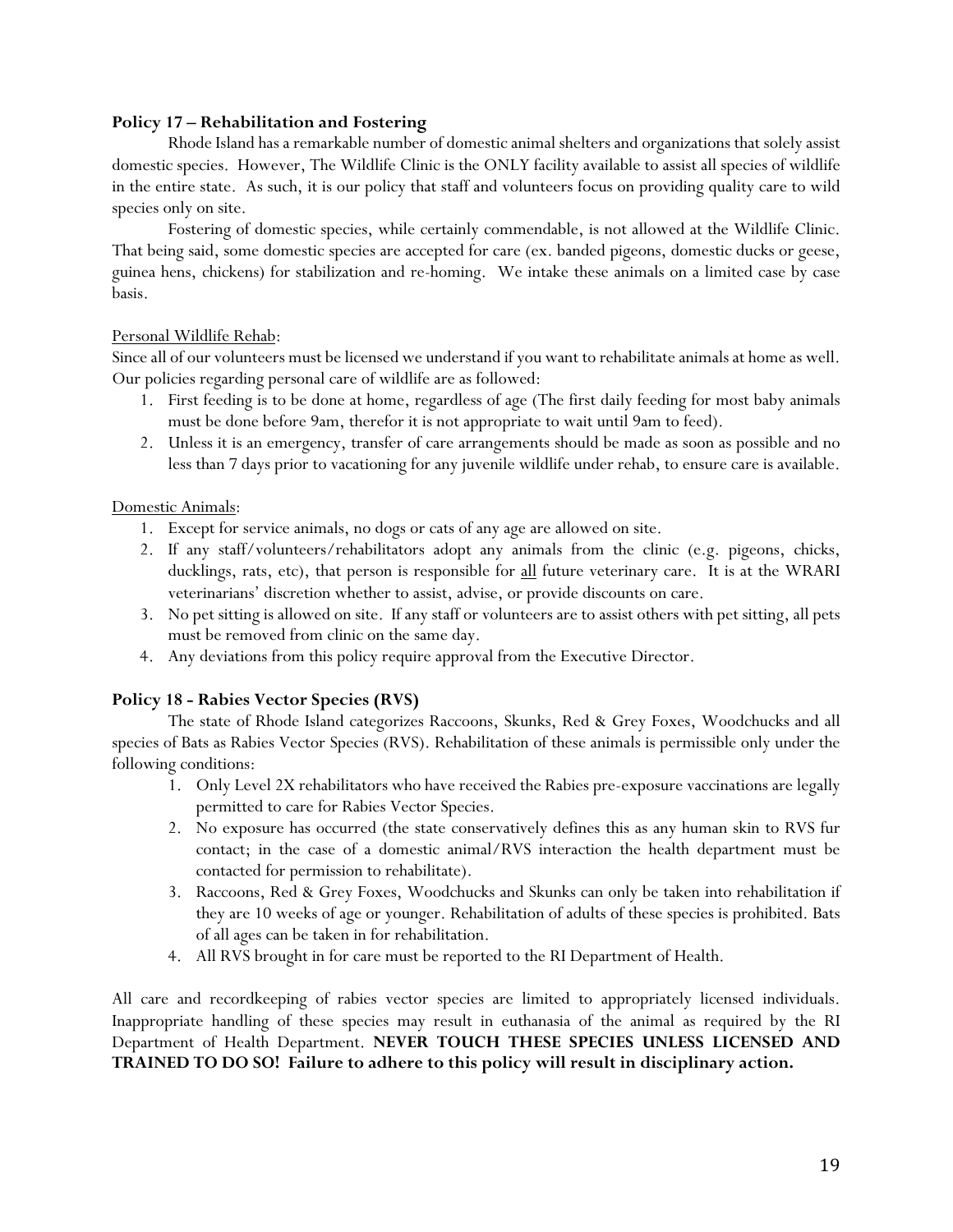## **Policy 19 – Veterinary Care**

*It is against the law for staff and volunteers, regardless of level of licensing, to perform any veterinary procedures.* To promote the learning process, questions regarding specific care and medical plans are always welcome. However, changes to any and all Veterinarian established medical care plans – other than scheduled changes or completion of medication courses already outlined – are expressly forbidden. Questions, concerns, suggestions relative to these plans must be addressed to the ordering Veterinarian. Failure to adhere to this policy will result in disciplinary action.

## **Policy 20 – Intern/Extern Specific Requirements**

The primary purpose of intern/externships is to provide practical, real-world work experience to interested candidates. Our interns and externs are incorporated into our general volunteer program and are expected to adhere to the same guidelines and policies. However, Interns & Externs are also required to complete additional specific tasks & goals as part of our Intern/Externship Curriculum.

- 1. **School requirements:** It is your responsibility to notify us and provide us a copy of all of the specific requirements of your internship prior to beginning your hours. If WRARI needs to complete certain paperwork for your school or professor, YOU must be aware of this and ensure that it has been done.
- 2. **Hour Requirements:** YOU are expected to know how many hours you need to complete and the date by which you need to complete them. You are expected to contact us in a TIMELY fashion – we cannot accommodate individuals who wait until the last minute and wish to squeeze all of their hours into one week. This is also not acceptable professional behavior.
- 2. **School credits:** For students receiving credit from school, you must complete ALL of your required hours within the timeframe allotted by your class or school. You are expected to plan your schedule accordingly. Interns & Externs are not allowed to schedule hours when the clinic is not open. From time to time, we may have fundraising events or other volunteer opportunities with which you can assist to pick up additional hours.
- 3. All hours must be logged properly and completed before your internship ends. If you have any hourly log sheets that must be signed by your supervisor, you must provide them to said supervisor at the **end of each shift or week.**
- 4. If there is anything additional that must be completed by your WRARI supervisor, you are required to provide that to your supervisor in a timely fashion.
- 5. If you must complete a project for your internship, you will be expected to meet all school and Clinic deadlines, to perform your project professionally, and to bring said project to full completion.

## **Intern/Extern Curriculum**

In order to become a wildlife rehabilitator, individuals must meet certain requirements as defined by the laws of their specific state. Accordingly, because internships & externships are intended to provide individuals with professional, real-world experience, you will be required to meet some of these same requirements and learning objectives. In addition to adhering to the guidelines of our general volunteer program, all Interns and Externs will be **required** to complete the following by the end of their intern/externship:

- 1. Study the Sub-permitee Manual on site (3-5 hours) or take the Sub-permitee class (5 hours).
- 2. Take and pass the Sub-permitee exam administered by RI DEM. This is a free, 50 question (multiple-choice), open book exam. You can schedule the test during your internship hours.
- 3. Complete and pass 2 "homework" assignments which cover various topics important to the practice of wildlife rehabilitation.
- 4. On-site species identification, basic nutrition and housing exercises.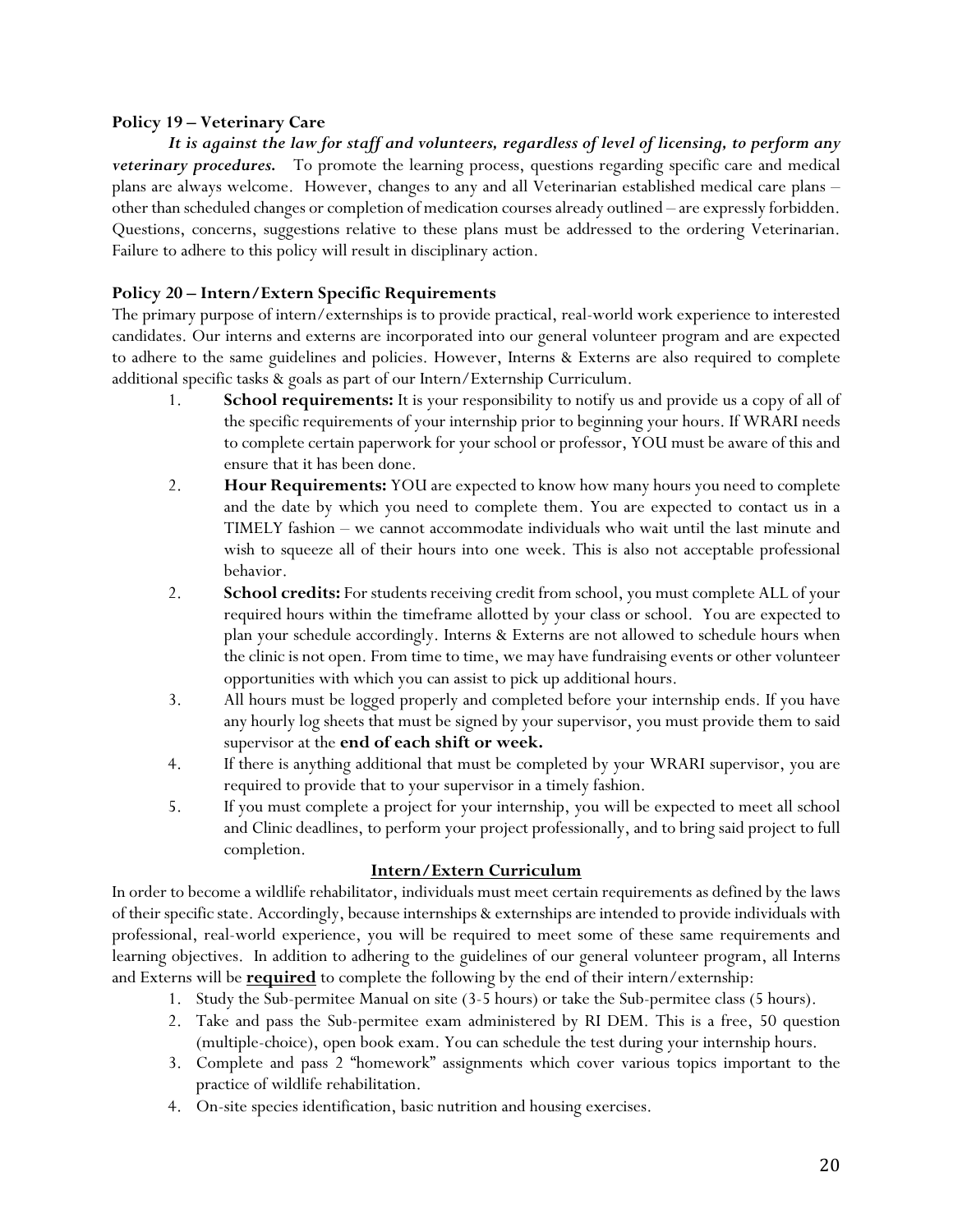By the end of your internship or externship it is our intent that you have obtained an appreciation for the profession of Wildlife Rehabilitation and the complexities of working with wildlife. Our goal is to provide you with identifiable and articulable skills that will enhance your viability as a candidate in your future career opportunities.

# Volunteer/Intern Duties and Responsibilities

Volunteer/Intern duties will often vary depending on what animals are already in care or are incoming to The Wildlife Clinic and what projects are in the works and need to be completed. In general, the core group of daily duties include:

- Cage cleaning and set-up  **Washing dishes**
- 
- Formula & Diet preparation therapies
- 
- Cleaning and organizing the Clinic  **Various building projects**
- 
- Sweeping and mopping  **Special Projects**
- 
- Enrichment  $\blacksquare$
- Pool cleaning  $-$  Garbage/Recycling disposal
	-
- Laundry **Example 2** Crounds maintenance/cleaning
	-

In addition, properly licensed volunteers and interns may, **with supervision**:

- Assist in feeding baby animals Observe surgeries
- Assist in medicating animals **Assist with handling animals** Assist with handling animals
- Assist with gavage (tube) feeding animals
- Assist in administering rehydrating fluids

# Prohibited Activities

There are some duties and actions that volunteers and interns are **strictly prohibited** from doing. These duties include:

- Answering questions from the Press
- Answering the phone unless asked
- Petting or playing with any wild animals
- Perform intakes unless permitted by staff
- Caring for any animals you are not licensed to care for

- Handling raptors (Some licensed volunteers may qualify to handle raptors with training and where s/he exhibits aptitude for such handling. This will be assessed by the Animal Care Coordinator and lead Veterinarian on a case by case basis.)

- Handling, cleaning or caring for any RVS species (**ONLY** properly licensed Level 2X rehabilitators may assist with RVS care and answer questions relating to RVS species).

In any situation where you find yourself unsure of whether to do or not do something, ask us. We are more than happy to train and work with volunteers to ensure that your experience is fulfilling and rewarding.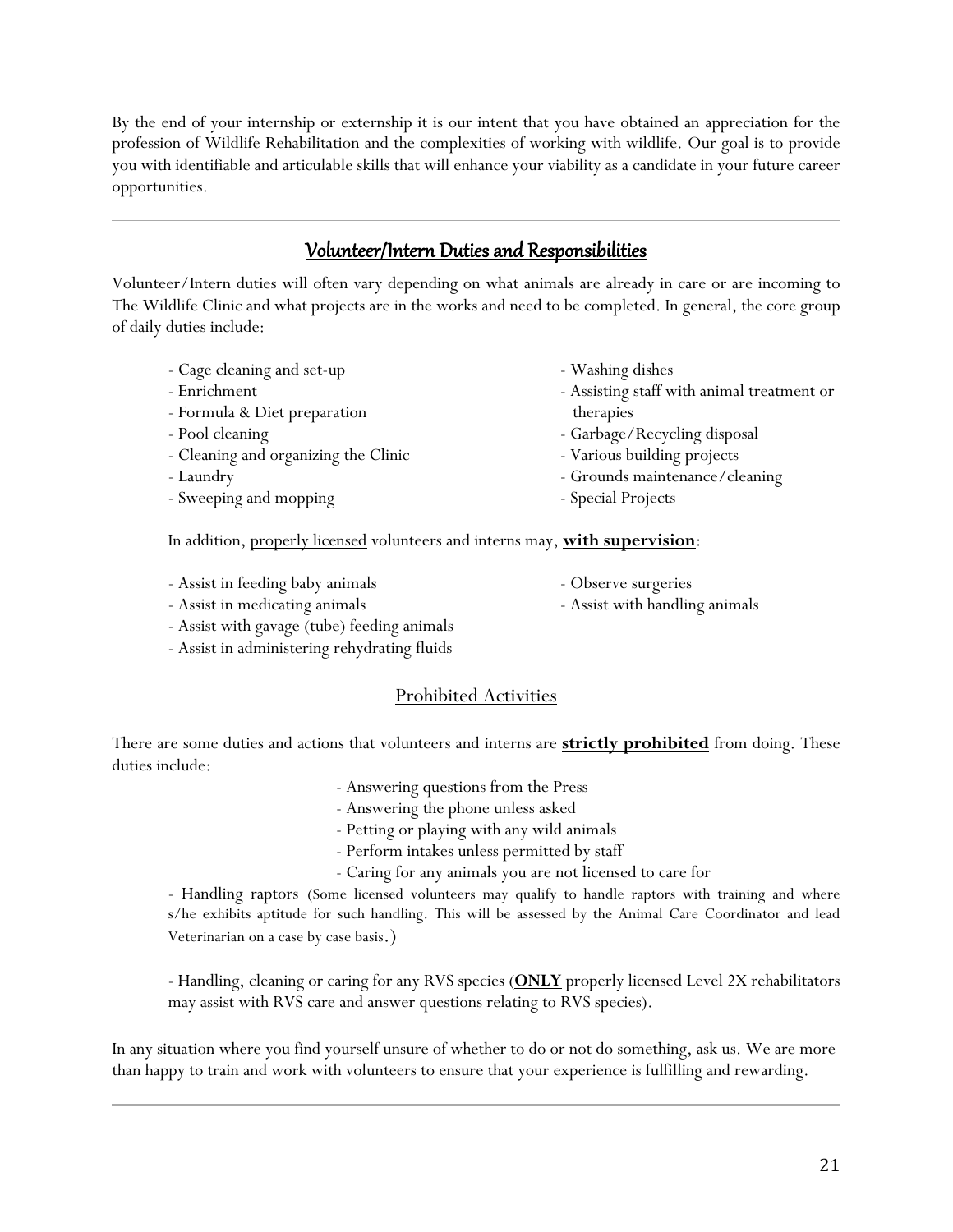# The Wildlife Clinic

## **Operations Overview**

The Wildlife Clinic acts as the central hub of WRARI and wildlife rehabilitation in RI by providing intake of many wild patients, and offering on site veterinary care, training and provisions to licensed wildlife rehabilitators across the state. The clinic operates as a medical treatment and rehabilitation facility for all species, though some animals, babies and high stressed species in particular, will be sent to private rehabilitators for in-home, round-the-clock care or long-term rehabilitation.

The clinic is open seven days per week, although it is closed to the public on Sundays. Daily priority for the clinic's animal care staff is the medical and rehabilitative care for each wild patient on site. These tasks must be done in an efficient and timely manner as some wild patients require multiple tube feedings or doses of medications over an eight-hour period. When undertaking daily duties, we divide The Wildlife Clinic into two sections, the indoor facility and the outdoor caging. Per shift, staff and volunteers will be designated with either indoor or outdoor duties. These are subject to change, as needed. Each animal, inside and outside, has a clipboard containing their intake form and their treatment sheet. The treatment sheet will inform you as to the animal's treatment history, feeding history, food requirements and other necessary information. The treatment sheet has pertinent information that our veterinarians will use to determine their recommended treatment plans, therefore, it is important that we record ANY unusual observations, accurate food consumption and fecal productions.

Most animals in indoor cages are removed from their cages and placed in temporary bins or carriers; outdoor animals remain in cages during the cleaning routine. It is your job as a volunteer to ensure that the animal's cage (including houses inside the cage) is cleaned of all excess food, newspaper or substrate, feces and dirty laundry and to rinse and refill any pools inside the cage. All food dishes are to be removed from the cage, leftover food emptied in the trash, and cleaned. Once you've cleaned the food dishes, you may prepare the necessary diet, and provide the food and fresh water to the animal you're working on. If medication needs to be administered to the animal, it will be noted on the form. If you have any questions or need assistance in administering the medication, ask an appropriate on-site staff person for help. Upon completion, indoor cages are to be covered with a curtain.

It is imperative that you make the necessary notations on each treatment sheet before moving onto the next animal or cage. You must completely finish working on one animal (and the animal must be back in its cage) before moving on to any other task, to avoid confusion. Once you have completed the care of an animal and recorded all related information, you may move on to the next.

Once all of the animals have been cleaned and treated for the day, clinic support duties can be done. There is no way to predict how busy or quiet we may be on a given day and we intake patients all day, so there are always animals and people coming and going from the clinic. Volunteers are asked to perform duties as they need to be done in an organized fashion to prevent a backlog of work at the end of the day. The ultimate daily goal is to complete all feedings by noon (except nocturnal animals), and all support tasks required each day (laundry, dishes, general clinic upkeep) by the close of the day.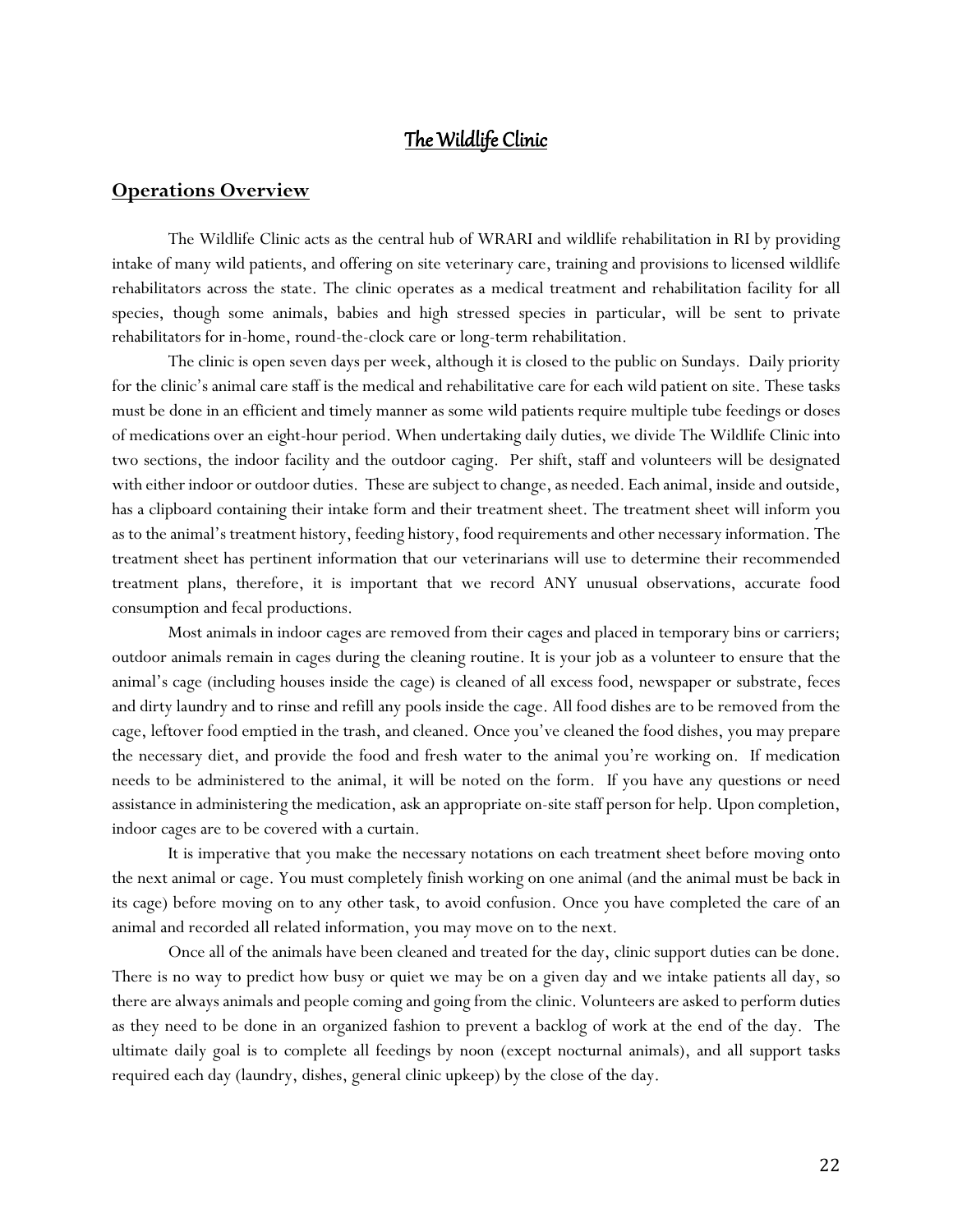The Wildlife Clinic is small space with a big job and because of this, we have a lot of "stuff." The Clinic is **meticulously organized** so that we can maximize the efficiency of our work. Everything has a place and all places are labeled, including laundry bins. Volunteers are expected to learn and **strictly adhere** to the organization scheme of The Wildlife Clinic. The Clinic cannot function properly if important items are misplaced or are put away improperly.

# **Wildlife Clinic Procedures**

# **Clinic Housekeeping**

- 1. All syringes are to be disposed of properly in the designated sharps containers (This includes feeding syringes with no attached needles). Trash removal companies can refuse an entire dumpster of trash if syringes are found inside.
- 2. All supplies, medications, clean containers, dishes…etc., must be put away in their designated places.
- 3. The chlorhexidine bath (for sterilizing syringes and certain utensils) must be emptied at the end of each day. To sanitize, run syringes and utensils under hot water, making certain food or medication residues are rinsed. Pipe cleaners are available to remove any thick medications or hardened formulas.
- 4. All refrigerator interiors should be wiped down as needed and AT LEAST once weekly, and unusable or spoiled food supplies or outdated medications should be thrown away.
- 5. Trash must be emptied daily- sometimes twice daily in season- to minimize smell in clinic.
- 6. Playpens must be cleaned well and stored inside to avoid mice nesting in them. The larger pens are no longer available and availability is exceptionally limited. Adhere to daily checklists for further direction.
- 7. All tables/countertops should be wiped with disinfectant solution immediately after each treatment/procedure.
- 8. The clinic floor should be swept and mopped once a day. Kennelsol used for moping the floor is a harsh disinfectant, and therefore, should not be used for food dishes. The mop bucket should be emptied outside.

# **Caging and Equipment**

- 1. WRARI is a non-profit organization so our funds are very limited. Many of our cages and equipment have been donated so we ask that your please treat all WRARI property with great care to increase the length of use.
- 2. All small containers, netting materials, specialized PVC forms, bat huts, reptariums, etc., are the exclusive property of WRARI. No carriers or equipment should ever be removed from the premises without permission. With approval from the Executive Director, rehabilitators may borrow a certain item to provide care for a wild patient, with the express intention of returning that item when no longer needed.
- 3. Many of the outdoor cages at The Wildlife Clinic have double door safety entry systems to prevent the escape of wild patients who are not ready for release. Volunteers who are working in these enclosures must always close one door before opening the next to avoid premature release. Some cages do not have a double-door system so it is imperative to stay vigilant and avoid escapes by being aware of where the animal(s) is at all times and staying between the animal and the door. Many cages without a double-door system can still be closed from the inside or at the very least secured with a large rock or heavy dish.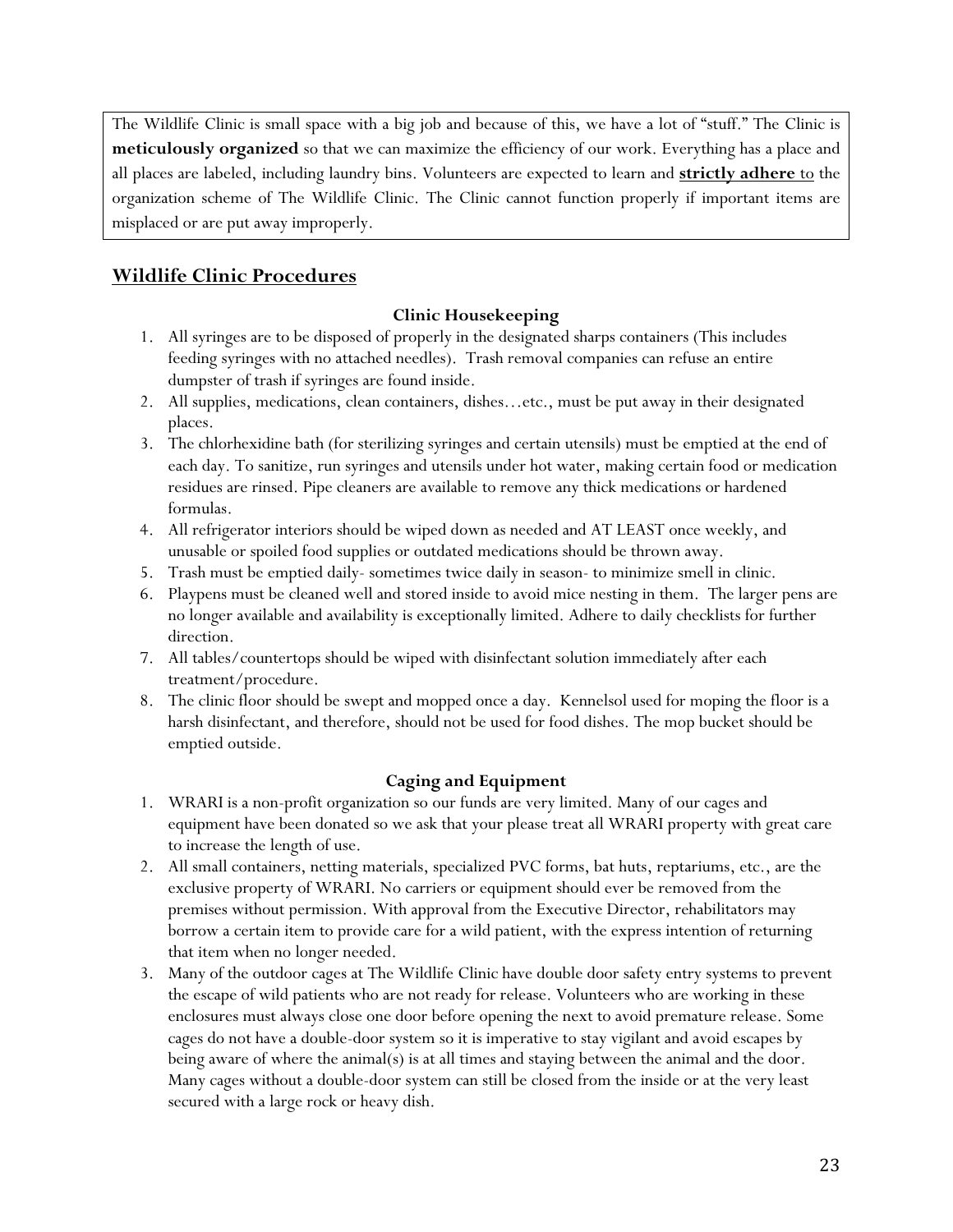## **Medications**

The Wildlife Clinic maintains a variety of medications on site for the care of wild patients. Use of medications by volunteers is only permitted under the supervision of a staff member or veterinarian.

- 1. Medications that require refrigeration must be labeled with date mixed or expiration date, and noted as such. Any medications stored in the refrigerator with a short shelf life (most antibiotics) that lack an expiration date must be thrown out.
- 2. Volunteers should notify their supervisor when a medication is getting low so that the supply does not run out entirely.
- 3. Medication dosing and administration will be done only by those who have achieved the appropriate level in training and have demonstrated this ability.
- 4. Volunteers are not permitted to unilaterally make any changes to medications or care plans without the approval of their supervisor or a veterinarian.

## **Food Supplies**

- 1. Since WRARI assists thousands of animals each year, a great deal of money is spent to provide food for all species we handle. To ensure that food supplies are utilized in a reasonable manner and in the best condition, reducing waste and storing expensive supplies in the best manner is imperative.
- 2. Staff and volunteers should follow the individual charts in preparing the proper amount of food offered each wild patient to ensure nothing is unnecessarily wasted.
- 3. When refilling dry food bins, empty and clean thoroughly to avoid spoiled/ stale food left in the bottom and insect infestation. Small amounts of food left in bin should be bagged and used first.
- 4. Any open cans of food, mixed formulas in the refrigerator must be labeled with the date they are opened or mixed.

# **Laundry**

The Wildlife Clinic produces a lot of laundry and doing said laundry is a duty that both staff and volunteers are expected to perform daily. Laundry facilities are located in both the lower clinic space (in the utility room) and the top floor of the building. In order to keep our machines running smoothly, the following rules must be adhered to:

- 1. Four loads of laundry are permitted each day and priority is given to those items (i.e. reptarium covers, seabird nets, etc.) that we intend to keep long term. Any dirty laundry remaining at the end of the day after four loads have been done should be thrown away (do not throw away any longterm items).
- 2. Each piece of laundry must be thoroughly shaken to remove debris (feces, old food, etc.).
- 3. Our washers and dryers can only accommodate appropriate loads. Laundry left at the end of the day, excluding our long-term items, should be thrown away.
- 4. Each load of laundry should receive the APPROPRIATE amount of detergent and bleach. Avoid pouring excessive amounts of each into the machines.
- 5. The lint filter for the dryer must be cleaned with each load. Please check both before and after drying laundry to avoid a potential fire.
- 6. Report any issues noted with the washers and/or dryers to staff immediately, who should then notify the Executive Director.
- 7. All areas around the laundry facilities must be kept neat at all times. Keep floors swept, machines wiped clean of excess detergent, bleach, etc., and empty trash bins as necessary.
- 8. Overly soiled or frayed linens should be disposed of in the trash.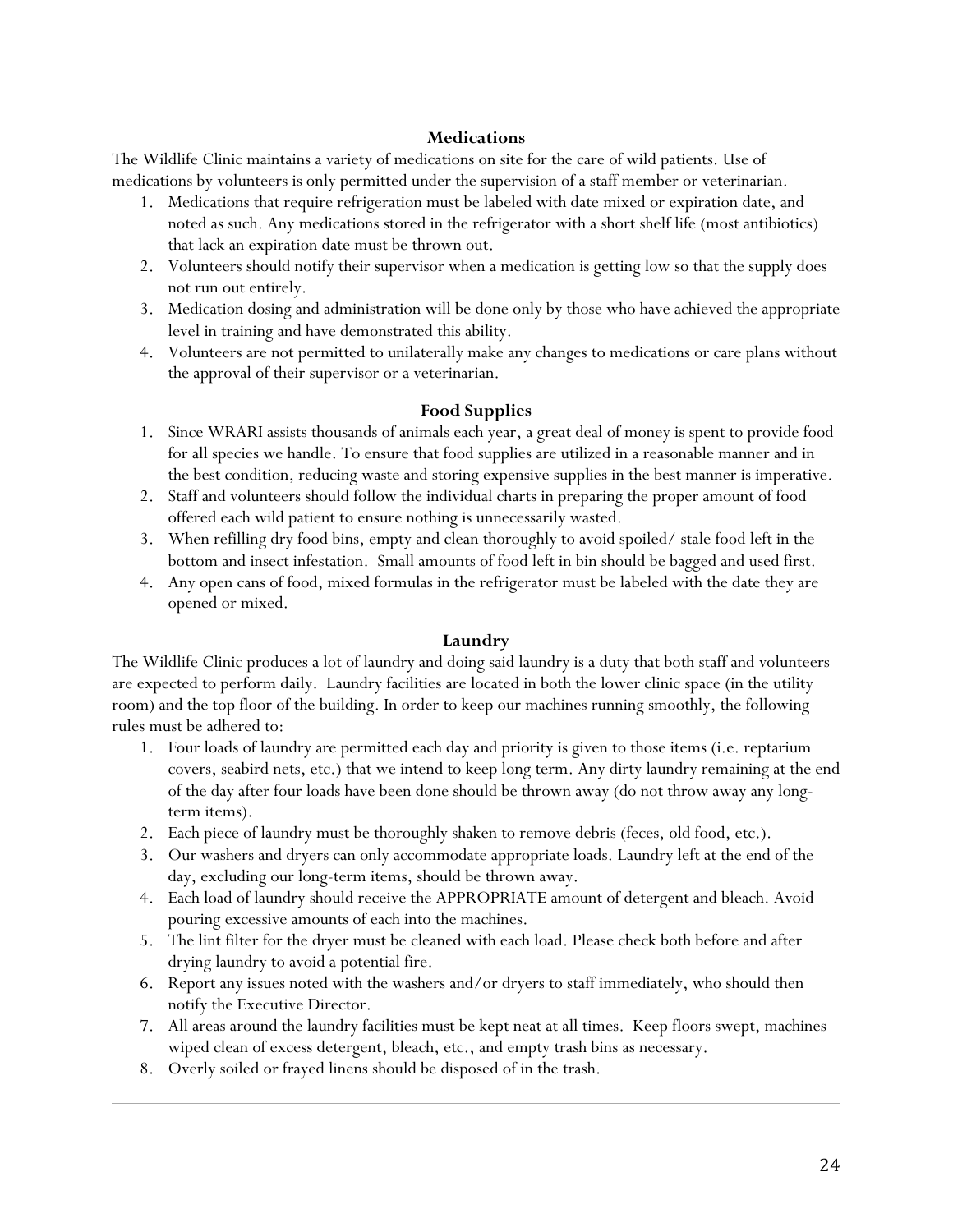# Special Topics in Wildlife Rehabilitation

Wildlife Rehabilitation is a profession that encompasses a broad set of skills and topics, including technical medical knowledge, diagnostics, biological and ecological knowledge and understanding. Understanding the animals you are working with is a complex task and requires you to know the specific species' ecology, biological and nutritional requirements, appropriate restrain techniques, and special care and handling while the animals recover. Information gathering and ongoing research are a large part of good rehabilitation practices.

### **Topic 1: Safety and Proper Animal Restraint**

Wild animals can inflict serious injuries to the human handler, especially when frightened or injured. **The first concern when dealing with wild animals should be the safety of human beings.** The two most fundamental questions should be considered when selecting a restraint and capture technique:

- 1) Will it be safe for the person who is going to handle the animal?
	- a) Are you qualified to handle this species?
	- b) How familiar are you with the species to be handled?
	- c) Are you wearing the appropriate personal protective equipment (i.e. gloves, protective goggles etc) and can you carry out the technique to properly restrain the animal without getting yourself or people around you hurt?
- 2) Does it provide maximums safety for the animal without further compromising its existing injuries?
	- a) Do you know the proper technique to safely and efficiently capture this species?
	- b) Do you have a plan in place and all the safety equipment prepared?
	- c) Do you have an appropriate containment carrier to safely restrain or temporarily hold the animal while the cage is being clean?
	- d) Do you have all material in place (e.g. wound care bandaging or tube feeding) prior to capturing the patient for its treatment?

Animals feel less stressed when confined in a small, quiet and dark area. You can reduce an animal's visual communication with its environment by placing a dark pillow case, towel or sheet over the container/carrier. **Talking to the animal or petting them does not calm your patient; it only adds unnecessary stimuli contributing to additional stress**. Therefore, handle the animal as quickly and calmly as possible during examination, treatment or wound care.

It is best to learn proper restrain techniques from a veterinarian, a Wildlife Clinic staff, or an experience licensed rehabilitator who is familiar with the species to be handled. For the purpose of this manual, we are only going to discuss general guidelines.

- 1. All animals can bite or scratch if given the opportunity while they are being restrained. It is important to know which is/are the most likely "weapon(s)" to be used against you.
- 2. Use of gloves is always a good idea. However, thick gloves can decrease your tactile sense and may result in an animal being squeezed to the point of suffocation. Also, **do not be over-confident that a thick pair of gloves will adequately protect you from injuries inflicted from a**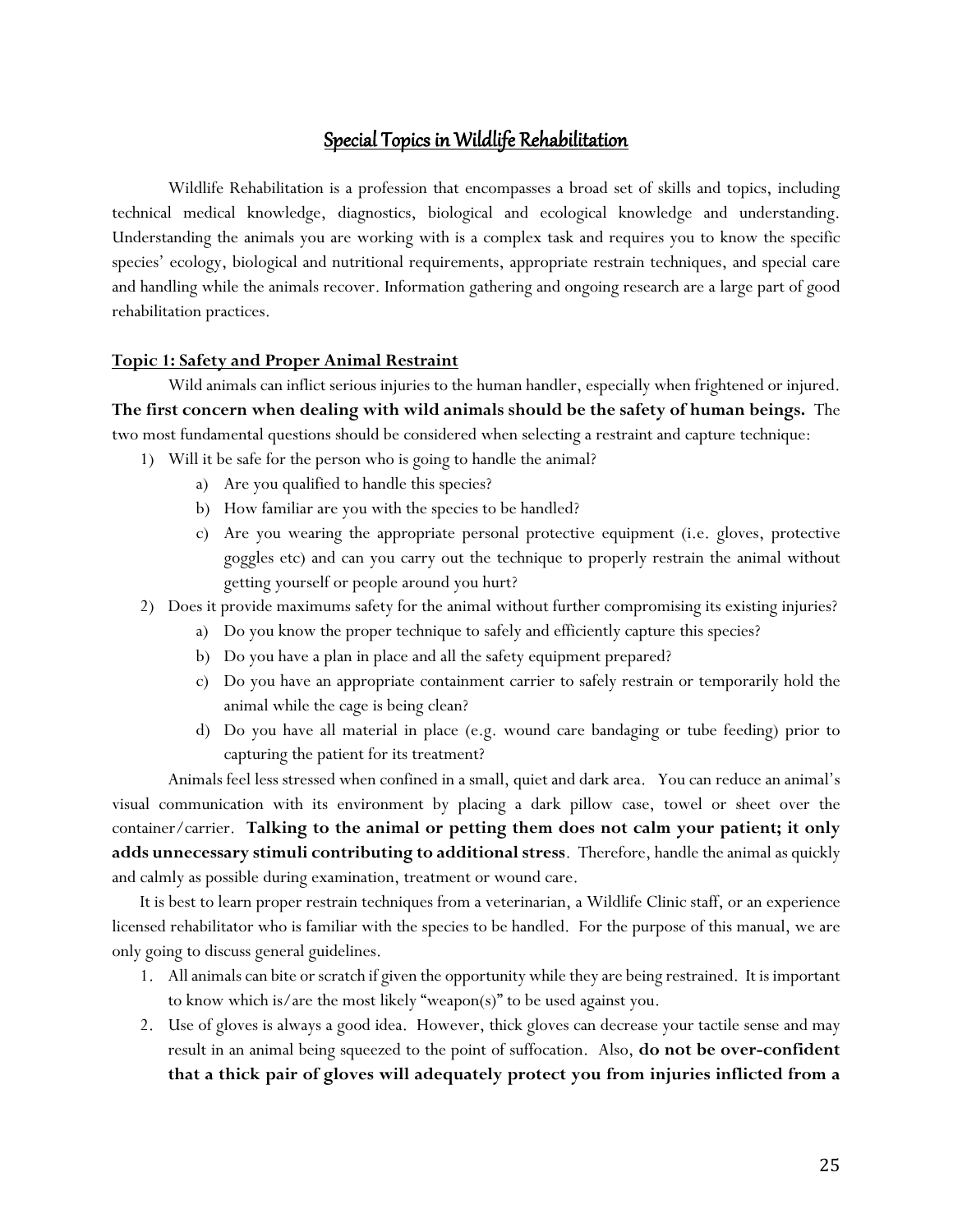**frightened animal**. Your wild patients are more likely to hurt you without hesitation. Proper restrain technique is the key to the safety of you and your patients.

- 3. Do not restrain any small mammals by holding onto its tail; a frightened animal will make all effort to get away. The only way to correct a degloved tail is to surgically amputate the entire tail.
- 4. Birds breathe with a bellows type of respiration that necessitates movement of the keel or sternum forward and down for inspiration and backward and up for expiration. Any restraint procedure that interferes with such movement will quickly produce suffocation.

## **Topic 2: Stress**

Restraining even a well tamed pet can be stressful. The stress level is drastically amplified when it is a wild animal, especially one that has sustained an injury or illness. Knowing how to properly restrain an animal will help to reduce pain and distress, and therefore, minimize stress.

Species vary in their perception of a threat and how they process the information received to evoke a physiologic response. A stressor is any stimulus that elicits a biological response when perceived by an animal.

- 1) **Somatic stressors** (stimulation of the physical senses) include temperature changes, strange sights, unfamiliar sounds and touches, or odors, thirst, and hunger. It is becoming more and more important to recognize that stimulation of visual and auditory senses have a marked bearing on accumulative stress. **Therefore, it is important that we are conscientious about making noises or carrying on conversations next to animal cages!**
- 2) **Psychological stressors**include anxiety, fright, terror, anger, rage, and frustration. Closely allied are behavioral stressors, including overcrowding, lack of social contact, unfamiliar surroundings, transport, and lack of appropriate foods.
- 3) **Miscellaneous stressors** include malnutrition, toxins, parasites, infectious agents, burns, surgery, and drugs.

**Talking to the animal or petting them does not calm your patient; it only adds unnecessary stimuli contributing to additional stress**. Therefore, handle the animal as quickly and calmly as possible for initial examination or subsequent wound care.

When an animal is in distress (the initial injury, as well as the fight or flight response to environmental factors), the hypothalamus, a tiny region at the base the brain, sets off an alarm in the body. Through a combination of nerve and hormonal signals, this system prompts the adrenal glands to release a surge of hormones, including adrenaline and cortisol.

Adrenaline increases heart rate, elevates blood pressure and boosts energy supplies. Cortisol, the primary stress hormone, increases sugars (glucose) in the bloodstream, enhances the brain's use of glucose and increases the availability of substances that repair tissues. However, cortisol also curbs functions that would be nonessential or detrimental in a fight-or-flight situation. Many of the effects of stress are functional, leaving no definitive lesion to mark their presence. Beyond adding negative physiological effects, stress also inhibits the body's ability to heal. Because the animals in our clinic are already ill or injured, it is imperative to keep their stress to a minimum so that they can heal from their already existing ailments.

Nonetheless, it is known that tissues and organs are weakened by prolonged insult, lowering resistance to disease. Stress can be a silent killer. Classic lesions are lymphoid tissue atrophy, adrenal cortical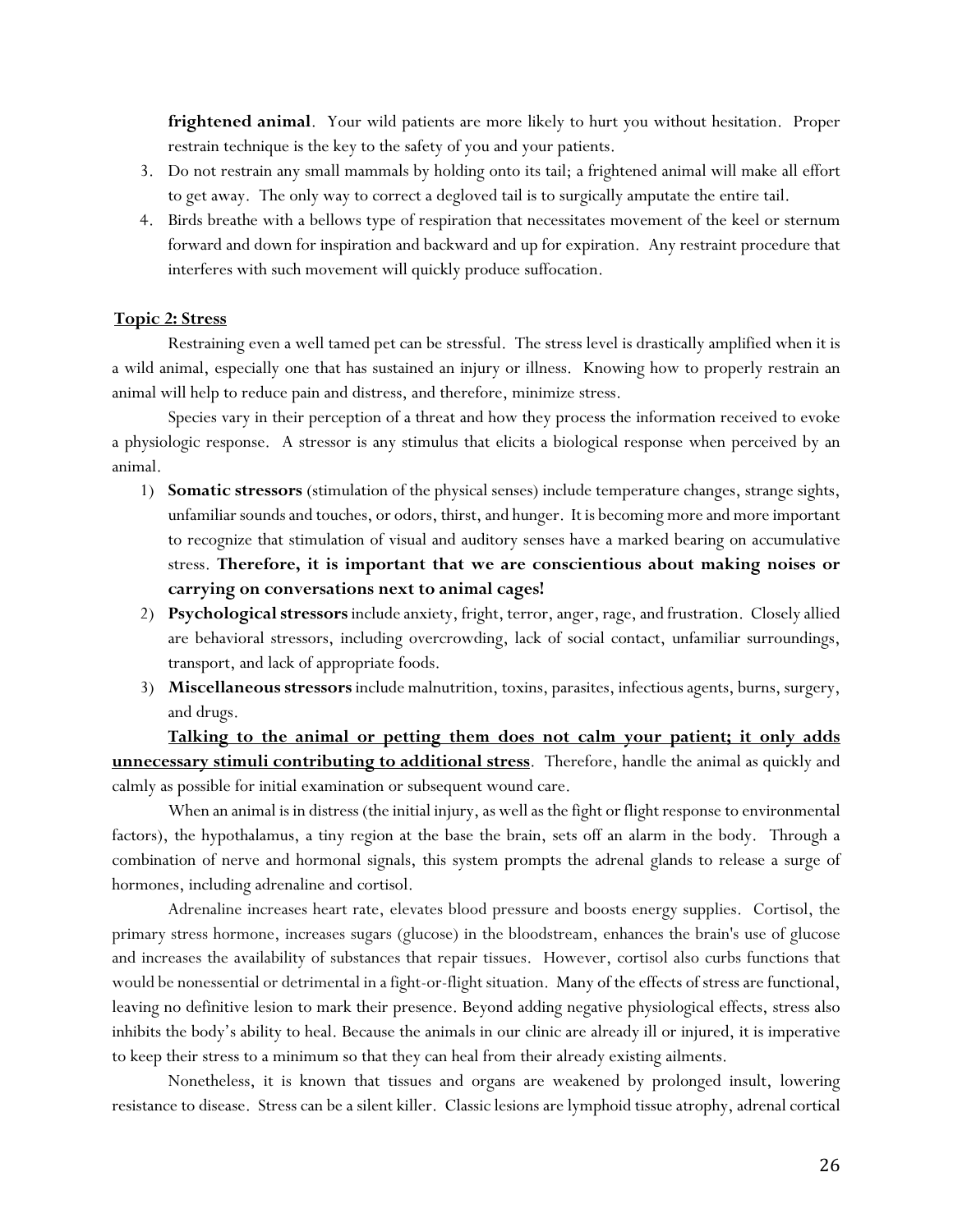hyperplasia, and gastrointestinal ulceration. Though the actual cause of death of an injured animal may be pneumonia, parasitism, or starvation, stress may have paved the way for development of these terminal ailments.

#### **Topic 3: Capture Myopathy**

One of the most important considerations to be aware of and actively seek to prevent is a condition known as Capture Myopathy (CM), which can occur at two major points in rehabilitation: first, the initial capture of the injured animal in order to bring it into rehab; and second, captivity of the animal during the rehabilitation process.

Capture Myopathy*,* or Shock Disease, is a condition observed in wild animals that have been captured or handled. The condition is **usually lethal and stress has been identified as the single most determining factor**, exacerbated by muscle exertion. CM is a non-infectious disease of wild and domestic animals in which muscle damage results from extreme exertion, struggle, or stress.

Capture Myopathy is an important cause of death in wild animals that are handled by humans, and people working with wildlife must take great care to prevent it. CM can occur naturally when prey animals are attempting to avoid predation, but **it is usually caused by humans**. This is because animals are adapted to escape from predators, but are not adapted to struggle for long periods of time in man-made restraints. CM occurs when animals overexert themselves (struggling in a trap for example) so much that physiological imbalances develop and result in severe muscle damage. Hotter temperatures and repeated chemical immobilization increase the risk of animals suffering from CM.

Clinical signs vary depending on the species and the cause of exertion; the method of capture and restraint plays a major role in the occurrence of CM. CM may result in sudden death, or clinical signs may develop hours, days, or up to two months following capture. Early clinical signs include elevated respiratory rate, heart rate, and body temperature. Body temperature increases during exertion and higher temperatures are often associated with death due to CM. Other clinical signs include depression, lack of response to stimuli, loss of coordination, weakness, muscle stiffness, tremors, muscle paralysis, recumbency, shock, and at times death.

Relevant to WRARI's work and your service as a Wildlife Volunteer, the most likely avenue through which one of our wild patients might suffer from Capture Myopathy, would be under the following circumstances:

- 1. Chasing the animal around its cage or enclosure trying to capture it. This is something you NEVER want to do. If you cannot capture the animal on your first try it is often best to back off and ask for help. Chasing an animal for even 20 or 30 seconds can exacerbate stress and traumatize the animal.
- 2. Accidentally releasing the animal into the Clinic. This is something that we take very seriously and actively seek to prevent. It most often occurs and is a problem for small birds, as they will fly frantically around the clinic looking for a safe place to hide while people chase them with nets. In this case, if the bird cannot be caught within the first minute of release, it may be better to back off and let the bird relax before attempting to capture it again. An experience staff member should direct recapture efforts.
- 3. During the initial capture of the animal where it was found. WRARI does not generally have people to go and retrieve animals and you, as a volunteer, will not be required to do so. However, if you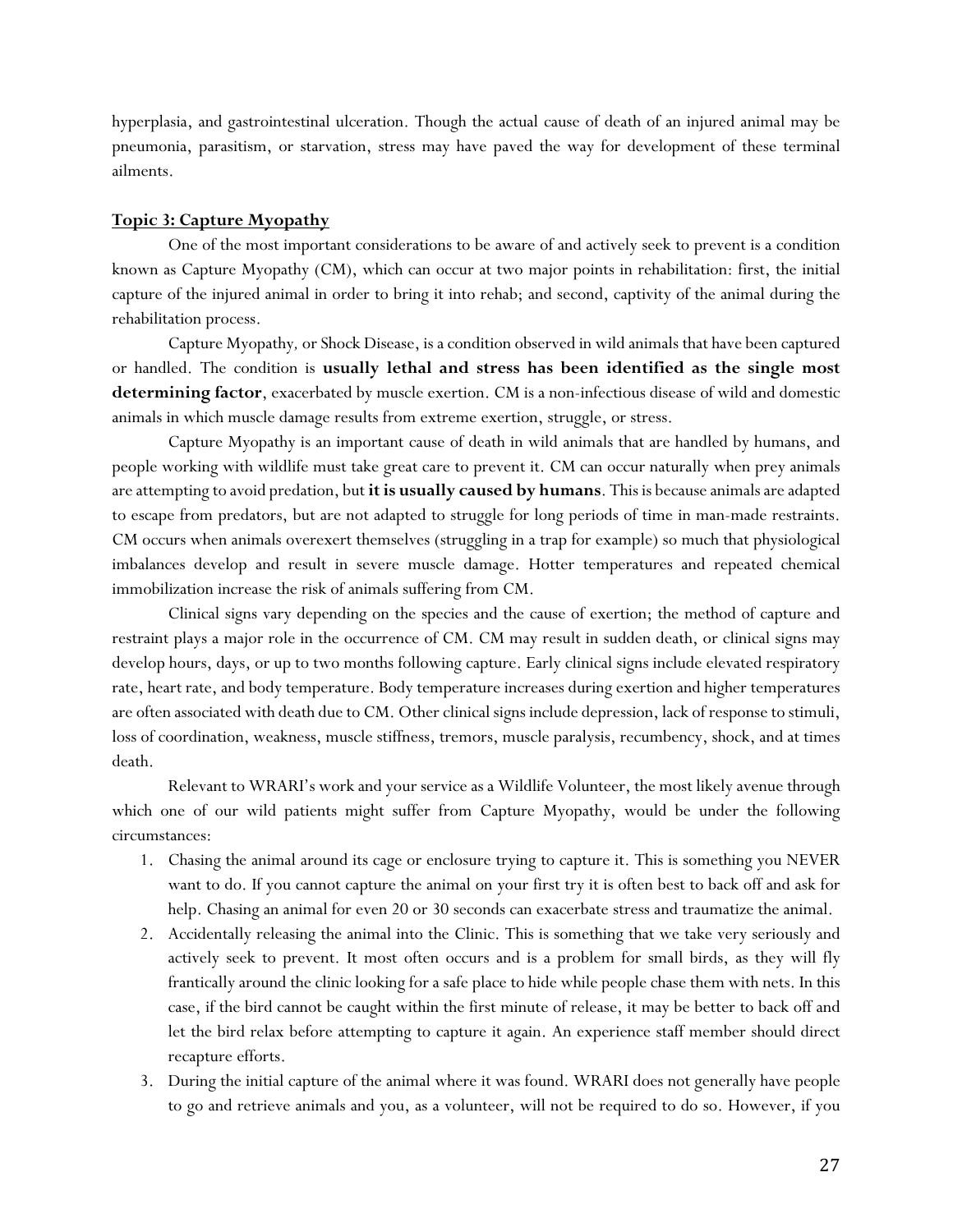volunteer to go onsite to capture an injured wild animal, it must be done with skill and caution – simply chasing the animal until it tires is never the right course of action as it may induce Capture Myopathy thereby exacerbating the already existing injuries or may cause death.

#### **Topic 4: Rehabilitation of Injured or Orphaned Animals at the clinic**

When caring for wild animals in captivity the main considerations that need to be accounted for each and every day are the cleanliness of the animal's enclosure, whether the animal has been provided with enough enrichment, and whether the animal's condition is improving, declining or if new problems are developing.

#### **a) Cleanliness**

It is important to remember that keeping a wild animal in captivity makes the animal entirely dependent upon you for its quality of life, food, water, and housing needs. This is a significant responsibility and failure to uphold this responsibility can result in the animal's decline, may cause the animal to become non-releasable and may even cause death. You must remember that a dirty enclosure will lead to a dirty animal; an animal's feathers or fur are the only thing that protect it from the elements and if compromised, can cause the animal to suffer or die from exposure and/or starvation.

Every day, enclosures and any carriers or houses provided, must be cleaned of ALL feces, old food, dirty substrate and dirty laundry. Dishes must be washed with soap and water to remove debris and bacteria. Dirty laundry must be replaced with clean laundry once the enclosure & houses are clean. All pools must be emptied, hosed out and refilled with clear, fresh water.

Once you've completed an animal enclosure, ask yourself:

- 1. Are the cage, house, linens and enrichment tools, thoroughly cleaned and clear of all fecal and food matter?
- 2. Have pools been emptied, hosed out and refilled with clear, clean water?
- 3. Have you replaced the dirty linens with clean linens?
- 4. Does the animal have fresh food and water?
- 5. Has the animal received the necessary medications?

If your answer to each of the above questions is YES, then you have completed the cleaning process for the animal and you should take the time to record all pertinent findings in the treatment sheet. It serves as the medical record and will influence our veterinarian's decision regarding the animals course of care.

#### **b) Planning**

Captive care of wild animals requires extensive monitoring of the animal's condition. While the goal of wildlife rehabilitation is to treat the animal for whatever the cause of admission, you must always be cautious to actively prevent and avoid causing further damage to the animal while it is in captivity. For example: Raptors require specific types of perches because their talons are very long and curve inward toward the center of their feet. If you were to place a raptor on a regular terry cloth bath towel, the talons would very likely tangle in the small loops of the threads. This can cause the bird to become stressed, struggle and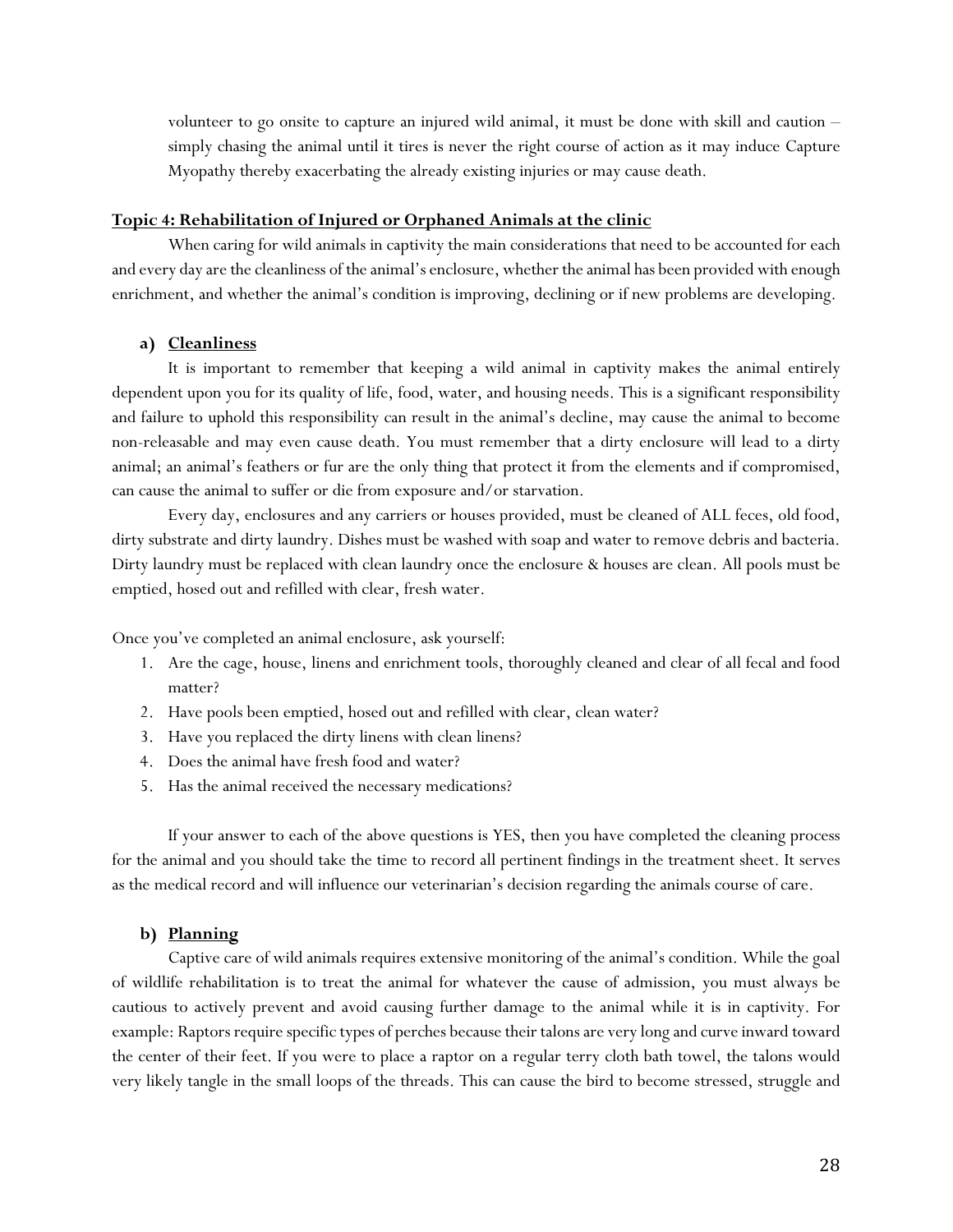tangle itself further into the towel, and could eventually cause additional injury to the bird. The same concern applies to mammals that can get their claws tangled up in a towel and easily break a finger or limb.

## c) **Enrichment**<sup>4</sup>

Some of our patients may stay at the clinic for an extended period of time for its course of rehabilitation. Environmental enrichment, or behavioral enrichment, is an extremely important aspect of any captive animal management program, especially for juvenile animals hand-raised by rehabilitators. It is an animal husbandry principle that focuses on the quality of captive animal care by identifying and providing the environmental stimuli necessary for the animal's optimal psychological and physiological wellbeing."The goal of environmental enrichment is to improve or maintain an animal's physical and psychological health by increasing the range or number of species-specific behaviors, increasing positive utilization of the captive environment, preventing or reducing the frequency of abnormal behaviors, and increasing the individual's ability to cope with the challenges of captivity."

Any stimulus that evokes an animal's interest in a positive way can be considered enriching, including natural and artificial objects, scents, novel foods, and different methods of preparing foods (for example, frozen in ice). Most enrichment stimuli can be divided into six groups:

- **Sensory**: stimulating animals' senses: visual, olfactory, auditory, tactile, and taste.
- **Feeding**: making feeding more challenging. Different methods of food presentation encourage animals to investigate, manipulate and work for their food as they would in non-captive environments.
- **Manipulation**: providing items that can be manipulated by the paws, feet, tail, horns, head, mouth, etc. This promotes investigatory behavior and exploratory play.
- **Environmental**: enhancing the animals' captive habitat with opportunities that change or add complexity to the environment.
- **Social**: providing the opportunity to interact with other animals, either conspecifics or interspecifics.
- **Puzzle**s: requiring an animal to solve simple problems to access food or other rewards.

The ultimate goal of environmental enrichment in wildlife rehabilitation is to provide our wild patients with activities that reduce stresses inherent in captivity and increase their chances at speedy recovery and release.

## **Topic 5: Euthanasia**

 

Euthanasia is the act of inducing a painless death using humane techniques. The decision to euthanize an animal is often difficult. Although each case is unique, the Rhode Island regulations covering wildlife rehabilitation establish general considerations and criteria for euthanasia of wildlife. The Rhode Island regulations require that any animal that is unable to be released back into the wild must be euthanized humanely. State and Federal laws provide limited exceptions to this rule, and will permit some animals to be

<sup>4</sup> Information adapted from: Shepherdson, D.J. (1998) "Tracing the path of environmental enrichment in zoos" in Shepherdson, D.J., Mellen, J.D. and Hutchins, M. (1998) Second Nature – Environmental Enrichment for Captive Animals, 1st Edition, Smithsonian Institution Press, London, UK, pp. 1 – 12.